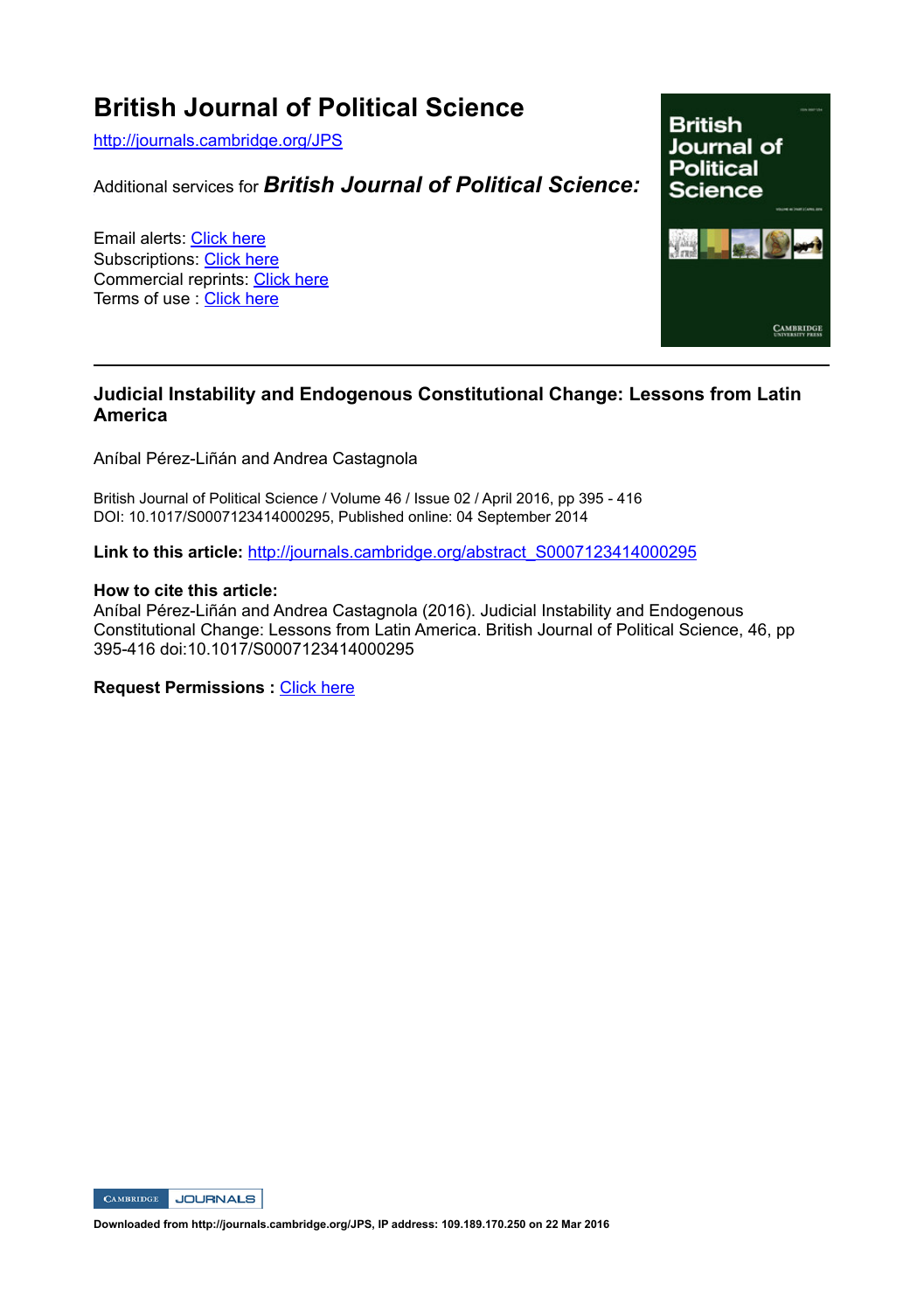# Judicial Instability and Endogenous Constitutional Change: Lessons from Latin America

## ANÍBAL PÉREZ-LIÑÁN AND ANDREA CASTAGNOLA\*

Legal scholars frequently advocate institutional reforms to modernize the judiciary and promote judicial independence. However, constitutional reforms also offer an opportunity for politicians to reshuffle the high courts. The negative consequences of constitutional change for judicial stability are explored using an original database of Supreme Court and Constitutional Tribunal members in eighteen Latin American countries between 1904 and 2010. Because unobserved factors potentially explain constitutional replacement as well as judicial turnover, a two-stage event-history model has been employed. The analysis integrates two literatures, studies of constitution-making and studies of judicial politics. The results show that constitutional change is a significant cause of judicial instability and court manipulation, even after potential endogeneity has been taken into account.

Do constitutional reforms offer an appropriate vehicle for the development of the judiciary, or do they offer an opportunity for unscrupulous politicians to reshape the courts? Extant empirical research reveals that constitutional arrangements such as the tenure system influence judicial independence and the stability of justices on the bench.<sup>1</sup> Scholarly proponents of judicial reform normally rely on these findings to advocate major constitutional amendments, without noticing that constitutional change also offers an opportunity for incumbent politicians to restructure the judiciary for their own benefit. History suggests that well-intentioned attempts to 'upgrade' constitutional designs often backfire by exposing judges to partisan manipulation. Thus, an important question remains unanswered: Can constitutional reforms, no matter their stated goals, pose a threat for the stability of judicial institutions?

We address this question using a large historical dataset for eighteen Latin American countries between 1904 and 2010. Latin America has had a long history of constitutional innovation, which produced one of the most diverse legal environments in the world. Latin American judicial systems combine native institutions (such as the *amparo* procedure), the US tradition of decentralized judicial review, and European influences (the civil law tradition, Kelsenian Constitutional Courts) into complex arrangements. Constitutional reforms have often addressed judicial modernization, tackling deficits in the legal system.<sup>2</sup> Yet, despite this history of legal reforms (or perhaps because of it), judicial instability remains a persistent problem well

\* University of Pittsburgh (email: asp27@pitt.edu) and University of Bergen (email: andrea.castagnola@uib. no). Research for this article was supported by the National Science Foundation (SES 0918886), by a UCIS Hewlett International Grant, by the Global Studies Center and by the Center for Latin American Studies at the University of Pittsburgh. The authors are indebted to Daniel Brinks, Julio Ríos Figueroa, Ana Carolina Garriga, Rebecca D. Gill, Ezequiel Gonzalez Ocantos, Sebastián Linares, Ignacio Marván, Ximena Medellín Urquiaga, Gabriel Negretto, Lydia Tiede, and to the anonymous reviewers for their comments. Replication files for this article are available at http://thedata.harvard.edu/dvn/dv/anibal. Data replication sets and online appendices are available at http://dx.doi.org/10.1017/S0007123414000295.

 $^1$  Brinks and Blass [2010](#page-19-0); Keith [2002](#page-20-0); Feld and Voigt [2003;](#page-20-0) Ginsburg [2003](#page-20-0); Lara Borges, Castagnola, and Pérez-Liñán [2012;](#page-20-0) Mueller [1999;](#page-21-0) Navia and Ríos-Figueroa [2005;](#page-21-0) Ríos-Figueroa [2011.](#page-22-0) <sup>2</sup> Finkel [2008](#page-20-0); Hammergren [2007](#page-20-0); Lara Borges, Castagnola, and Pérez-Liñán [2012](#page-20-0); Negretto [2012](#page-21-0).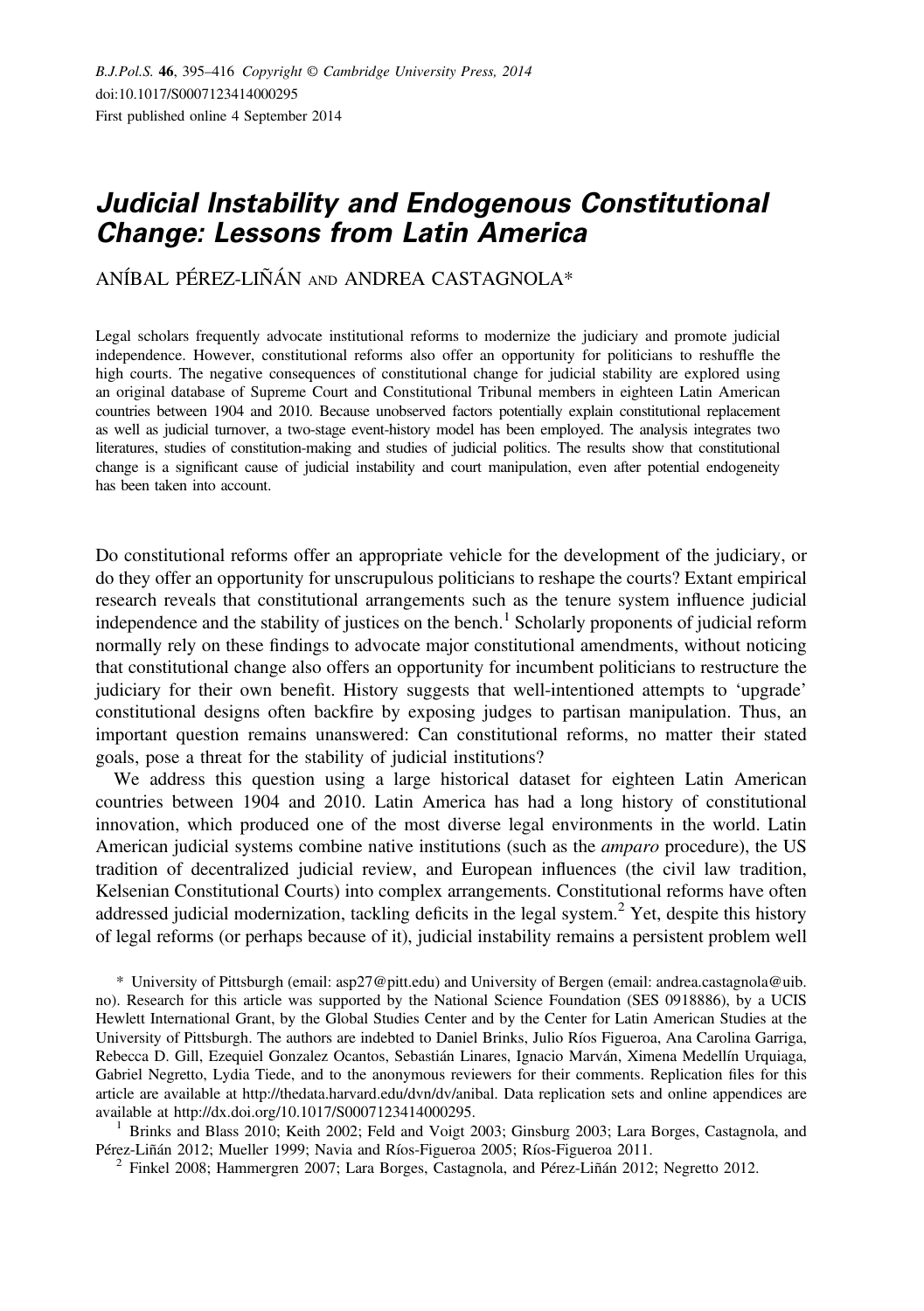into the twenty-first century. The purge of the Bolivian Constitutional Court in 2009 and the removal of seven Venezuelan justices in 2013 represent two recent examples of recurrent judicial turnover in the region.

Even though the instability of Latin American judiciaries is a problem widely acknowledged by the literature, existing research focuses on its political roots rather than on the mechanisms employed to reshuffle the courts.<sup>3</sup> The most common explanations for judicial turnover emphasize the strategic behavior of justices and the political context in which they are immersed, and typically treat institutional rules regulating the high courts as fixed. In this article, by contrast, we specifically acknowledge the consequences of an unstable constitutional environment. We argue that the alteration of institutional arrangements undermines the stability of justices because, irrespective of their stated goals, constitutional amendments and replacements offer a window of opportunity to reorganize the composition of the judiciary.

Assessing the impact of constitutional change on judicial instability is no simple task because changes in institutional design may be driven endogenously.<sup>4</sup> Although institutional studies typically treat constitutions as exogenous, this assumption is problematic for our topic because the same unobserved factors that make politicians willing to dismiss judges may also encourage them to alter the legal system. This point has important implications for scholars advocating reform. If constitutional change drives judicial turnover exogenously, legal reform will correlate with turnover not because an underlying force occasionally causes both events, but because the reform process creates systematic opportunities for the replacement of judges. Sincere reformers, therefore, may want to gauge the risk of promoting legal transformations that, irrespective of their content, could ultimately serve the purposes of scheming politicians.

We address this analytical problem by using a two-stage discrete-time survival model. The first-stage model predicts institutional change, while the second stage explains the judges' duration in office. In doing so, we integrate two major literatures: studies of constitution-making and studies of judicial politics. We focus on three endogenous outcomes: the adoption of new constitutions, which typically involve the creation of a powerful constituent assembly with authority over the high courts; the adoption of constitutional amendments referring to the judiciary; and changes in the size of the Supreme Court or the Constitutional Tribunal, which in some countries are introduced by the legislature without altering the constitution. Our analysis shows the extent to which changes in the legal framework undermine the stability of judges in office.

The next two sections of the article summarize the main lessons from the literatures on the causes of judicial instability and the determinants of constitutional change. We connect the two literatures and reconstruct a causal sequence in the empirical sections. After a discussion of the estimation technique, we present the results of the first-stage and the second-stage models. The conclusions address the theoretical and normative implications of our findings.

#### EXPLAINING JUDICIAL TURNOVER

Research about judicial independence acknowledges that judicial tenure is rarely protected in developing countries, but it seldom examines the roots of this problem. This work typically assumes that justices can protect their jobs by ruling in favor of the government, even though

<sup>3</sup> Basabe Serrano [2011](#page-19-0); Chavez [2004](#page-19-0); Domingo [2000](#page-20-0); Grijalva [2010;](#page-20-0) Helmke [2005](#page-20-0); Helmke and Ríos-Figueroa [2011;](#page-20-0) Iaryczower, Spiller, and Tommasi [2002;](#page-20-0) Magaloni and Sanchez [2006;](#page-21-0) Ríos-Figueroa [2007](#page-22-0). <sup>4</sup> Negretto [2013;](#page-21-0) Pozas-Loyo and Ríos-Figueroa [2010](#page-21-0); Przeworski [2004;](#page-21-0) Shvetsova [2003](#page-22-0).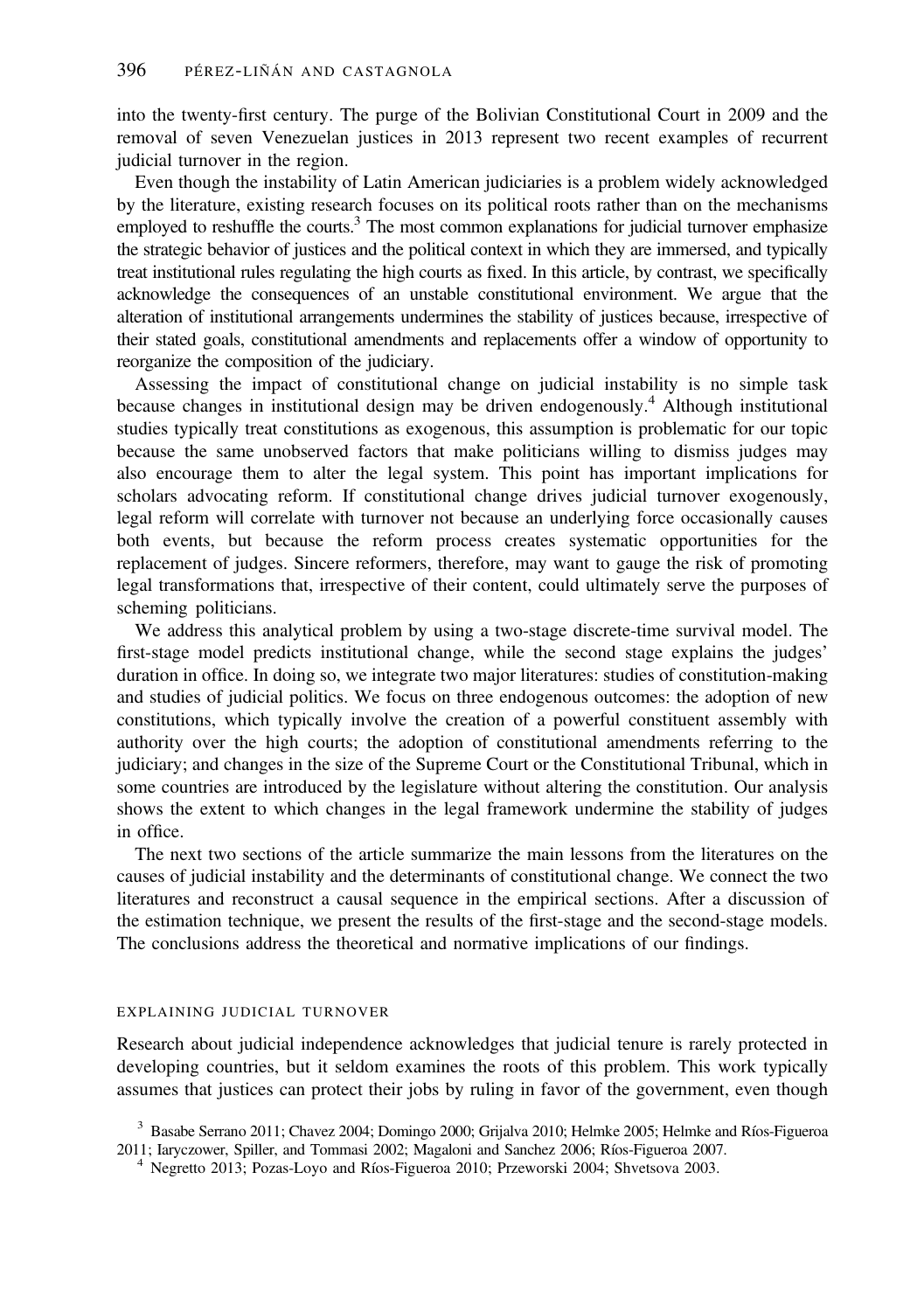there is limited evidence to support this assumption.<sup>5</sup> To fill in this gap, recent studies have sought to identify the causes of judicial turnover.<sup>6</sup>

This nascent research underscores that governments want to craft supportive majorities in the high courts in order to protect their policies and to exercise influence over lower judges. But revamping the judiciary demands actions that can be politically risky and legally questionable. Thus, leaders must have strong incentives and command strong political leverage to undertake a purge of the judicial hierarchy.

Incentives to reshuffle the courts vary with the political alignment of judges and with the role of the judiciary. Government leaders pursue the replacement of judges nominated by previous administrations, particularly administrations led by opposition parties, and they seek to replace judges appointed by past political regimes, especially in the aftermath of a democratic transition or a democratic breakdown.<sup>7</sup>

Institutional designs empowering the judiciary are also important in this regard because, paradoxically, they create incentives for politicians to capture the high courts. Tsebelis notes that courts become powerful veto players when they have authority over constitutional adjudication and when legislators cannot easily overrule their interpretations. As a result, Lara Borges et al. argue that constitutional judges are more exposed to political attacks than other members of the judiciary.<sup>8</sup>

Because replacing constitutional judges is a difficult endeavor, politicians must also command enough political leverage to pursue this goal. Constitutional rules that grant life terms or long terms in office to court members restrict the frequency of opportunities to nominate replacements. However, several studies have shown that the professional lifespan of Latin American justices is consistently shorter than the duration of their formal terms of office.<sup>9</sup>

Even if they lack formal authority to dismiss judges – for example, if court members enjoy life tenure – rulers have multiple resources at their disposal to 'induce' exits from the bench. Such informal resources – which include offering side-benefits in exchange for retirement, promoting embarrassing media exposés, and threatening judges with impeachment – are more easily deployed when governments are very popular or command extraordinary power. Presidents are more capable of crafting loyal courts early in their terms, when they enjoy high approval rates, and this power is reinforced when a new party gains office invoking a popular mandate for change. Rulers may also justify extraordinary measures against the judiciary during economic crises, and their attacks on high courts are presumably more likely to succeed in authoritarian regimes and in less developed countries, where legal institutions are weaker.<sup>10</sup>

<sup>5</sup> Chavez [2004;](#page-19-0) Helmke [2005](#page-20-0); Iaryczower, Spiller, and Tommasi [2002](#page-20-0); Magaloni and Sanchez [2006;](#page-21-0)

 $6$  Basabe-Serrano and Polga-Hecimovich [2013;](#page-19-0) Lara Borges, Castagnola, and Pérez-Liñán [2012](#page-20-0); Leiras et al. [2011;](#page-20-0) Pérez-Liñán and Castagnola [2009.](#page-21-0) <sup>7</sup> Basabe-Serrano and Polga-Hecimovich [2013](#page-19-0); Helmke [2005](#page-20-0); Leiras et al. [2011](#page-20-0); Pérez-Liñán and Castagnola

[2009;](#page-21-0) Ríos-Figueroa [2007;](#page-22-0) Sánchez, Magaloni, and Magar [2011](#page-22-0); Skaar [2003](#page-22-0). The pattern is somewhat different in the US context, where a stable institutional environment allows justices to time their retirement strategically.

<sup>8</sup> Lara Borges, Castagnola, and Pérez-Liñán [2012;](#page-20-0) Tsebelis [2002.](#page-22-0)<br><sup>9</sup> Basabe-Serrano and Polga-Hecimovich [2013;](#page-19-0) Grijalva [2010;](#page-20-0) Leiras et al. [2011](#page-20-0).<br><sup>10</sup> On induced retirements, see Castagnola ([2010\)](#page-19-0). On the conditions for i Ginsburg, and Melton ([2014\)](#page-20-0), Helmke [\(2005](#page-20-0)), Pérez-Liñán and Castagnola ([2009\)](#page-21-0). Notice that non-democratic rulers usually have strong leverage to determine the composition of high courts but they may have fewer incentives to replace judges because dictatorships can also constrain the courts' jurisdiction. See Barros [2002;](#page-19-0) Larkins [1998](#page-20-0); Toharia [1975](#page-22-0).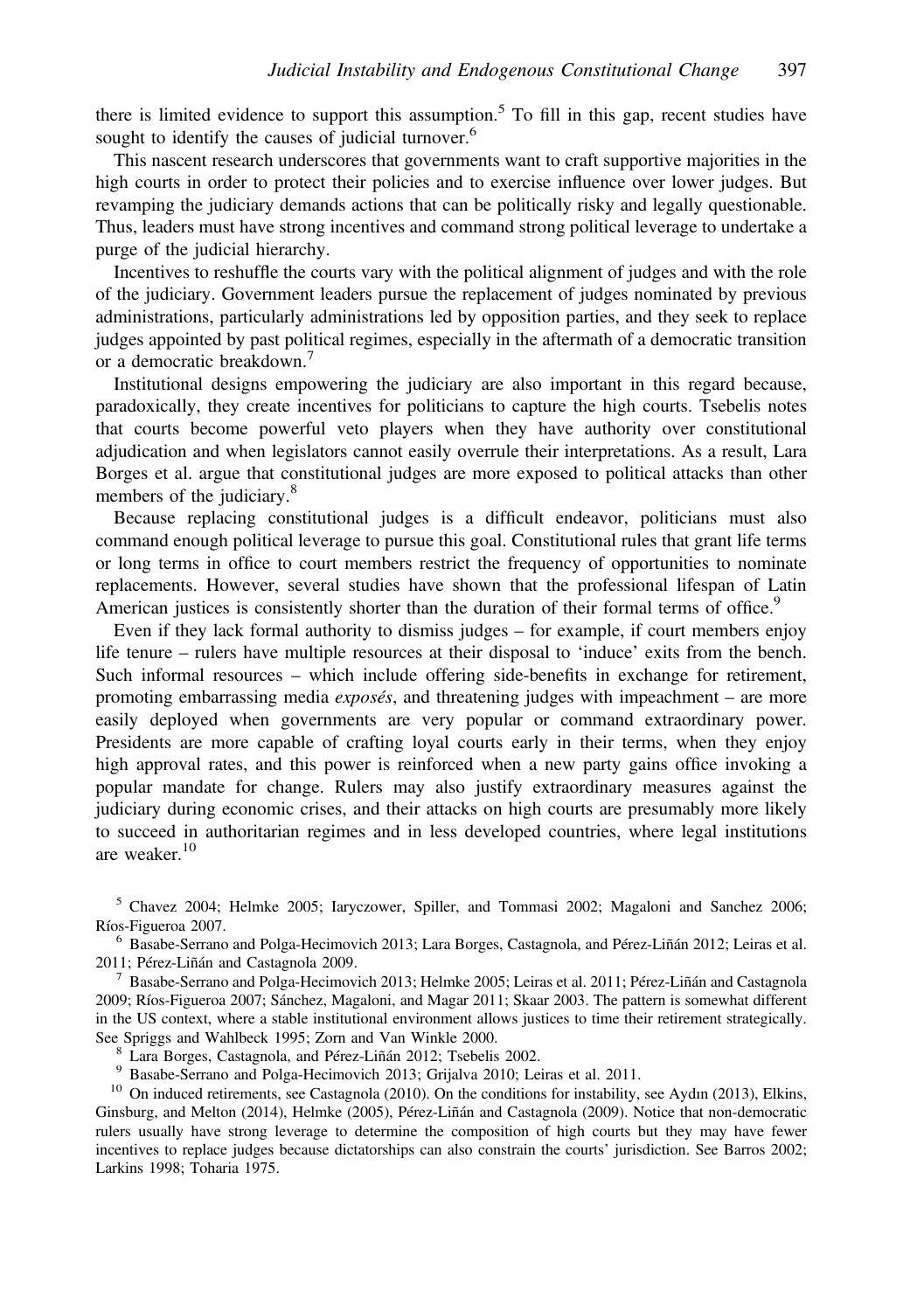## Consequences of Constitutional Change

In line with those arguments, we claim that episodes of constitutional change offer an exceptional window of opportunity to recast the judiciary. Constitutional reforms create distinct incentives for the dismissal of justices. When crafting new institutions under incomplete information, constitutional designers may not be able to predict the effects of those institutions accurately.<sup>11</sup> Although this reality lessens many concerns about endogenous effects in institutional analysis, it compounds the problem analyzed in this article: because politicians are uncertain about the ex ante effects of new rules, they need to secure control over their ex post interpretation by an allied judiciary. Thus, when multiple parties negotiate the terms of a new constitution, the allocation of seats in the Supreme Court or Constitutional Tribunal often becomes part of the agreement. And when a single party imposes constitutional change unilaterally, its leaders often revamp the courts to secure a loyal interpretation of the new charter. $^{12}$ 

Episodes of constitutional change also augment the leverage of political leaders over the courts. Popularly elected assemblies exercising constituent powers can place themselves above any form of judicial review and, even when the Supreme Court is able to negotiate the terms of a reform with political leaders, its bargaining power may be stymied by popular mobilization in support of the constitutional process. $^{13}$ 

Mechanisms promoting judicial turnover operate at three different levels: constitutional replacement, partial amendments, and court-packing. At the most encompassing level, majorities invoke constituent powers to replace the existing constitution with a new one. Although motives for constitutional replacement normally transcend judicial politics, the adoption of new constitutions consistently promotes the departure of justices. The reason for this outcome is not simply that many constitutional replacements take place during periods of regime change, when incumbent elites – including top judges – are vulnerable. Only about a quarter of all new constitutions in our sample were adopted in the aftermath of a democratic transition or breakdown. The main reason for the destabilizing effect of constitutional replacement is that constituent assemblies are in most cases above any form of judicial review. Thus, the coalition that dominates the constitutional process may alter the structure or jurisdiction of high courts to compel a renewal of the judicial hierarchy. For instance, as part of significant changes introduced to Ecuador's political system in 2008, the Constituent Assembly disbanded the Supreme Court and the Constitutional Tribunal and replaced them with a National Court of Justice and a Constitutional Court. In response, most members of the Ecuadorian Supreme Court resigned in protest.<sup>14</sup> Thus, we hypothesize that:

HYPOTHESIS 1. Constitutional replacements increase the risk of judicial instability in the high courts.

At a second level, legislators may introduce specific constitutional amendments to alter the design of judicial institutions, without adopting a new charter. During periods of major political realignment, constitutional amendments often serve as legal instruments to reorient the judiciary. Amendments to the Mexican Constitution adopted in 1934 and 1994, as well as to the Guatemalan Constitution adopted in 1993, for instance, explicitly stipulated the departure of all

<sup>11</sup> Shvetsova [2003.](#page-22-0)<br><sup>12</sup> See Negretto [2013](#page-21-0); Pozas-Loyo and Ríos-Figueroa [2010](#page-21-0).<br><sup>13</sup> Supreme Courts have authorized (Venezuela in 1998) and also resisted (Honduras in 2009) the formation of Constituent Assemblies which were not contemplated by the extant constitution. This is a complex strategic decision because politicians cannot credibly commit to respect the Court once they assume constituent powers. <sup>14</sup> Members the Constitutional Tribunal, by contrast, preemptively declared themselves the new Constitutional

Court. See the 2008 Constitution of Ecuador, articles 21, 25, and 27 in the Transitional Regime Section. The most salient constitutional changes affected the size, tenure, and appointment mechanisms for both courts.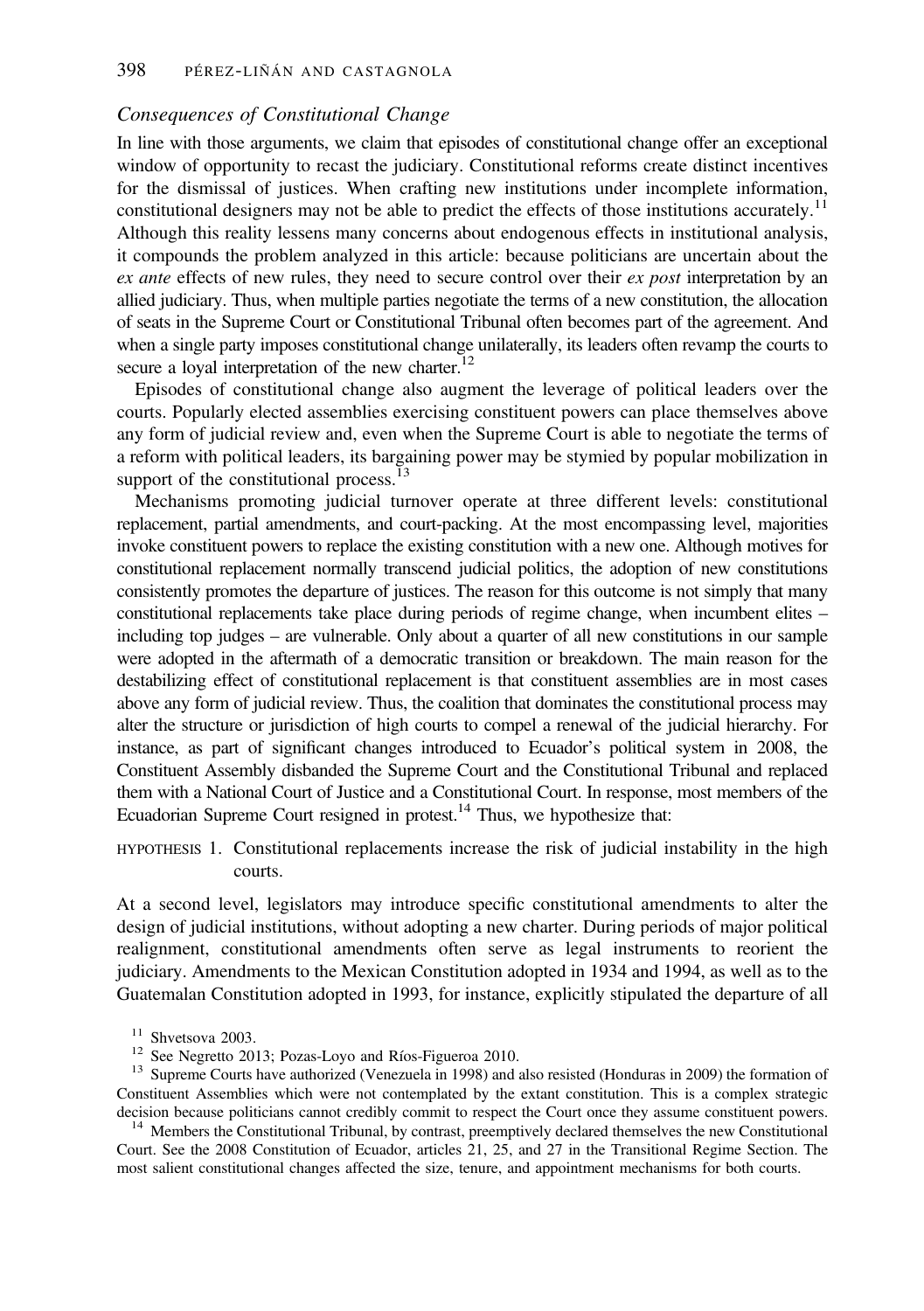justices from the bench.<sup>15</sup> During periods of ordinary politics, amendments are less callous but politicians may still use them to gain leverage on the judiciary. Pozas-Loyo and Ríos-Figueroa show that, in a fragmented political context, high courts can negotiate the content of amendments to protect their standing.<sup>16</sup> But if cohesive majorities control the amendment process, political leaders cannot credibly commit to such agreements.<sup>17</sup>

Although limited in scope, amendments can affect the jurisdiction or the administrative powers of high courts, modify the criteria for the nomination of justices, shorten their terms in office, or alter the institutional standing of the judiciary. Confronted with such changes, justices often retire to express opposition or to protect their reputations. But even when amendments appear to benefit the judiciary, the mobilization of public and legislative majorities in support of reforms signals the strength of the government and encourages the resignation of hostile judges. Thus, the process leading to constitutional amendments, more than their content, has the potential to affect the composition of courts. Although constitutional amendments presumably have a less decisive impact than constitutional replacements on the structure of the judiciary, we hypothesize that:

HYPOTHESIS 2. Amendments affecting the judiciary increase the risk of judicial instability in the high courts.

At a third level, legislators may also expand the size of high courts and appoint new members. Unless the constitution fixes the maximum number of justices, such changes can be done by statute: the number of Supreme Court seats was raised by a new Bolivian constitution in 1967, by a Honduran constitutional amendment in 2001, and by an Argentine law in 1990. Historically, expansions of court size have been driven by the growing complexity of the law, which encouraged the division of supreme courts into specialized chambers, but they have also resulted from 'packing' schemes intended to alter the location of the median justice.<sup>18</sup> Even when such changes are politically motivated, the effect of court enlargement on judicial turnover differs from the consequences of other institutional amendments. An increase in the number of seats allows politicians to pack the court with friendly judges instead of removing unfriendly ones. Thus, we claim that:

HYPOTHESIS 3. An expansion in the number of seats reduces the risk of judicial instability in the high courts.

In sum, we do not contend that all constitutional changes undermine the judiciary, but we argue that reforms often create the means and the motive for judicial purges. In transitional contexts involving accommodation among multiple parties, constitutional reforms designed to strengthen the judiciary are sometimes accompanied by the removal of politicized judges in order to 'reset' the legal system. This strategy has proven successful, as illustrated by the Mexican reform of 1994.<sup>19</sup> However, if ensuing appointments are politicized by the new majority, formal rules

<sup>15</sup> The Mexican reform of 1934 reflected President Lazaro Cárdenas's consolidation of power, while the 1994 reform was part of the transition to democracy. See Mexican Constitution of 1917, Diario Oficial, 15 December 1934, p. 882 (transitorio segundo) and Diario Oficial, 31 December 1994, Primera Sección, p. 9 (transitorio segundo). The Guatemalan amendment of 1993–94 resulted from the complex negotiations between interim President Ramiro de León and Congress in the aftermath of a failed self-coup in 1993. See the Constitution of 1985, Transitory Article 24.<br><sup>16</sup> Pozas-Loyo and Ríos-Figueroa [2011.](#page-21-0)<br><sup>17</sup> Finkel [2008](#page-20-0).<br><sup>18</sup> Feld and Voigt [2003;](#page-20-0) Skaar [2003.](#page-22-0)<br><sup>19</sup> Domingo [2000;](#page-20-0) Finkel 2008; Pozas-Loyo and Ríos-Figueroa [2010.](#page-21-0)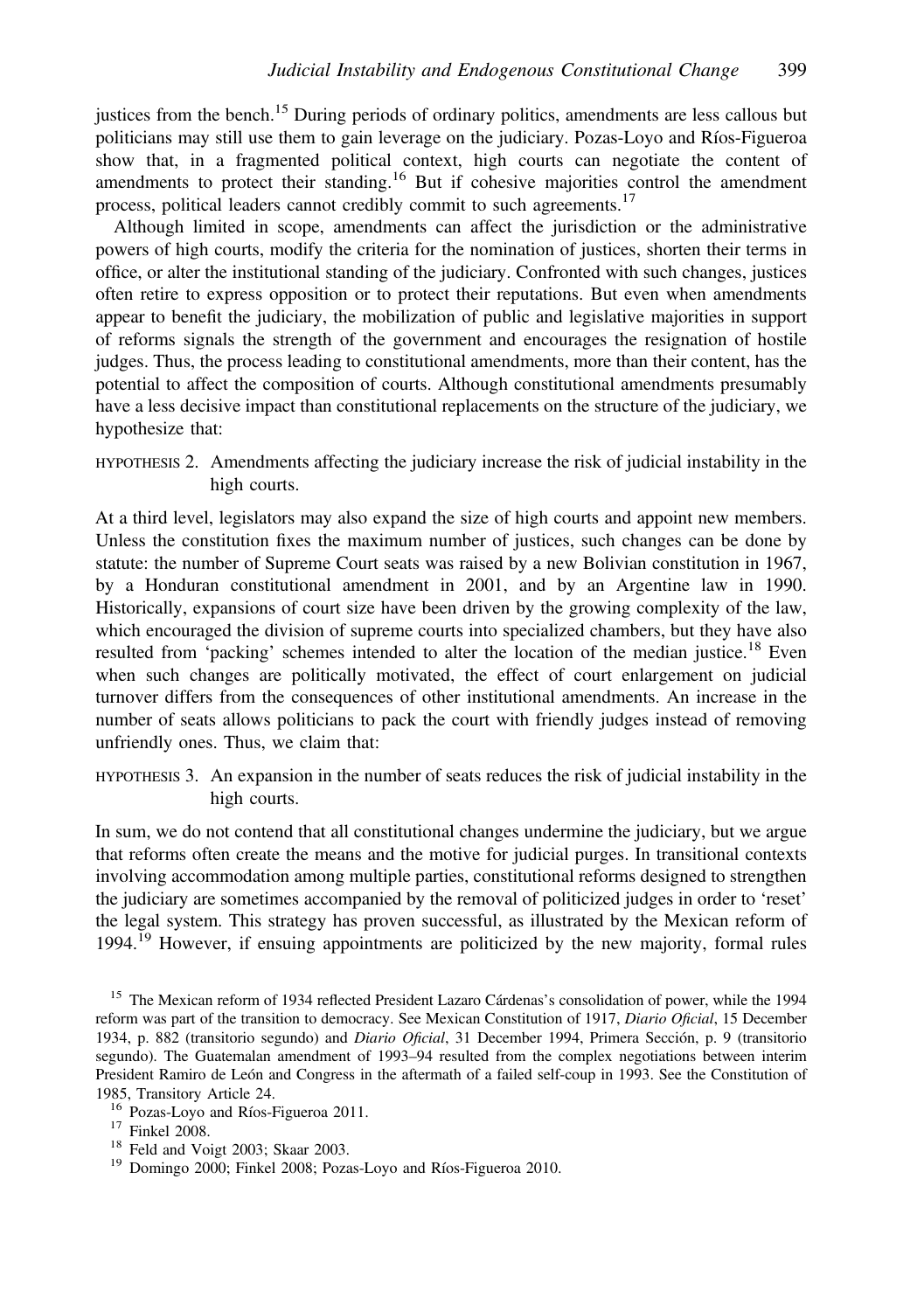designed to strengthen the judiciary are ultimately thwarted. This risk is particularly high when countries engage in 'serial' constitutional replacement, recasting the fundamental law – as well as the courts in charge of interpreting it – with every political realignment.<sup>20</sup>

Constitutional change can, therefore, undermine the integrity of the judiciary even when legal reforms are formally intended to empower judges and protect their autonomy. As noted by Finkel, 'despite professed goals of empowering the judiciary, for the greater part of the twentieth century Latin American judicial reforms did little to reduce the dominance of presidents over the courts.<sup>'21</sup> Finkel shows that ruling parties often initiate judicial reforms by altering the constitution, but block the implementation of such reforms through ordinary legislation. In line with other scholars, she claims that rulers implement those reforms only when elections are highly competitive, as a form of insurance in case they lose power.<sup>22</sup> We expand on this view by claiming that the process of constitutional reform by itself creates conditions for judicial turnover.

Evidence in support of our argument, however, is confounded by potential endogeneity. The problem is not that politicians will modify the constitution simply as a result of their desire to reshuffle the courts (although this may be true in few circumstances), but that the same unobservable factors that encourage some leaders to tamper with the constitution also motivate them to purge the judiciary. Thus, it is hard to establish whether constitutional change causes judicial turnover or whether both forms of institutional instability are driven by a third omitted factor, such as leaders' commitment to democracy. $^{23}$ 

#### EXPLAINING CONSTITUTIONAL ENDURANCE

If institutional change is a potentially endogenous source of judicial turnover, it becomes necessary to step back and identify the exogenous causes of constitutional change. There is strong consensus in the literature that the durability of a constitution depends on the constitutional design itself, which can facilitate or obstruct the charter's amendment, as well as on the political and economic environment. Even though scholars have traditionally focused on one of those factors, in recent years they have started to examine their combined effects.<sup>24</sup> We build on the insights of those recent studies.

## Constitutional Design

Conventional studies have shown that constitutional rigidity is determined by the number of veto players and by the degree of consensus required for the initiation and approval of reforms. A greater number of actors involved in the amendment process makes negotiations more difficult, while the requirement of super-majorities makes the approval of reforms less likely.<sup>25</sup>

Along similar lines, other scholars claim that constitutions are more likely to endure under pluralistic and participatory institutions. Some stress the importance of social and political inclusion during the drafting of the constitution, claiming that constitutions subject to public

- 
- 
- 
- 

<sup>20</sup> Levitsky and Murillo [2013](#page-19-0).<br>
<sup>21</sup> Finkel [2008,](#page-20-0) 10.<br>
<sup>22</sup> Aydın [2013;](#page-20-0) Epperly 2013; Finkel [2008](#page-21-0); Ginsburg [2003](#page-20-0).<br>
<sup>23</sup> Mainwaring and Pérez-Liñán [2013.](#page-21-0)<br>
<sup>24</sup> Elkins, Ginsburg, and Melton [2009;](#page-20-0) Negretto 2008; Negretto 20 endurance of constitutions from a theoretical point of view, focusing on politicians' incentives to respect the rules and on citizens' coordination against politicians who violate them (de Figueiredo and Weingast [1999;](#page-20-0) Hardin [1989](#page-20-0); Mittal and Weingast [2010](#page-21-0); Weingast [1997;](#page-22-0) Weingast [2006](#page-22-0)). <sup>25</sup> Elkins, Ginsburg, and Melton [2009;](#page-20-0) Lijphart [1999;](#page-21-0) Lutz [1994;](#page-21-0) Negretto [2008;](#page-21-0) Negretto [2012;](#page-21-0) Rasch and

Congleton [2006](#page-21-0); Tsebelis [2002](#page-22-0).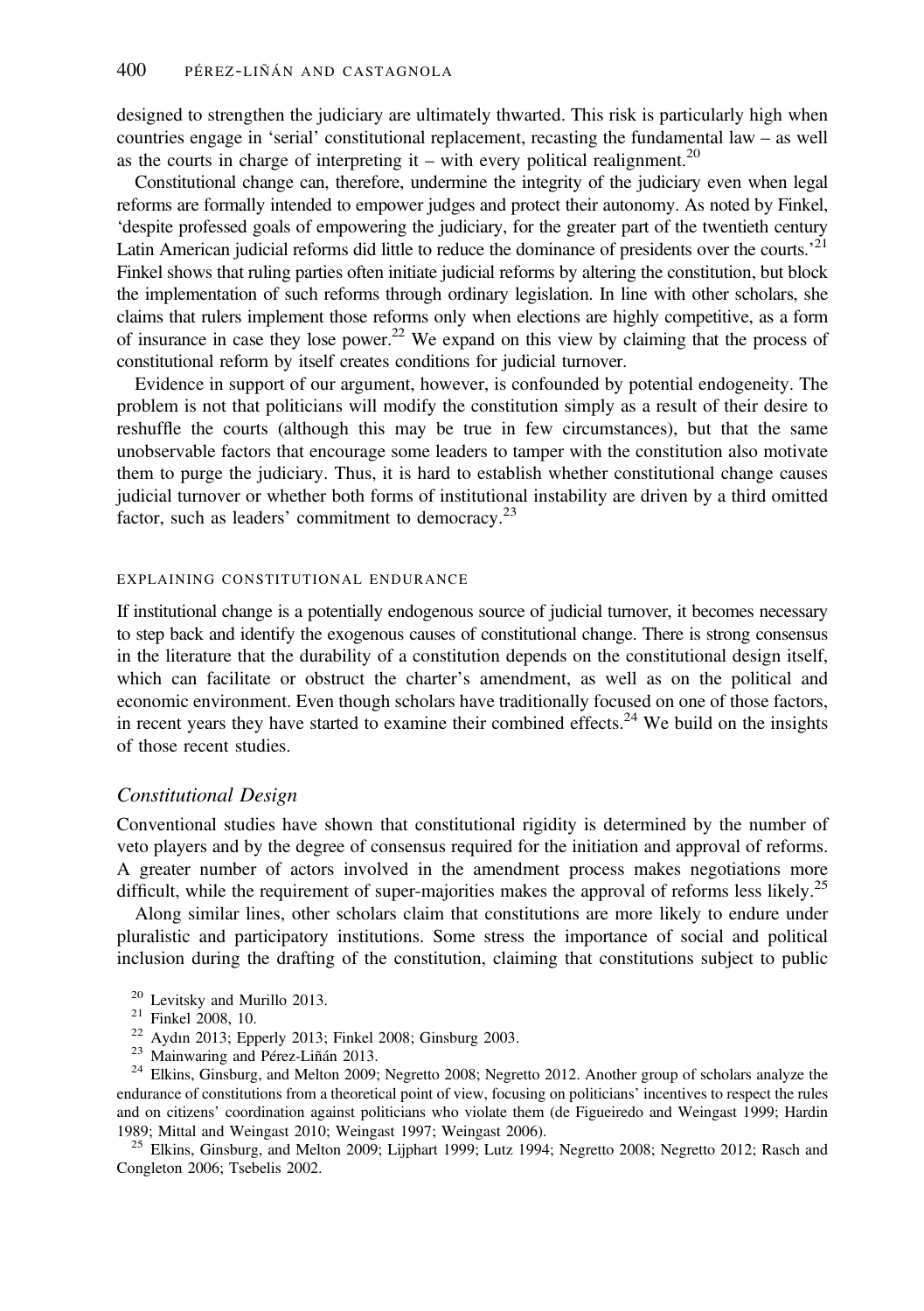debate are more likely to generate self-enforcement and endurance.<sup>26</sup> Others emphasize the positive effect of pluralistic institutions, which produce uncertainty about the outcomes of political competition and thus encourage support for shared rules among political actors.<sup>27</sup> A third group highlights the benefits of institutions that diffuse power – such as bicameralism, executive veto, and federalism – since they adapt more easily to changing historical circumstances and thus survive in time.<sup>28</sup> The underlying argument among those scholars is that constitutional designs that decentralize power are likely to produce a stable political context and thus a durable constitution.

However, institutional change is expected to reflect a path-dependent process: the age of the constitution matters because older constitutions are more legitimate and thus likely to survive, particularly if they are amended in a timely manner.<sup>29</sup>

More relevant for our argument, scholars have also argued that legal systems with judicial review are likely to have enduring constitutions because judges can update the interpretation of the charter without changing its text. However, if our hypothesis is correct, judicial review might also encourage frequent constitutional reforms, as politicians have greater incentives to restructure the judiciary.<sup>30</sup>

## The Political and Economic Environment

Many scholars have acknowledged the importance of exogenous shocks for the stability of constitutions. Among the list of political factors undermining constitutions, the collapse of the political regime appears to be one of the most common explanations.<sup>31</sup> Transitions to democracy or the establishment of dictatorships often involve a change in the constitution because new rulers require a legal framework to advance the goals of the regime. Other scholars, however, claim that a change of administration or ruling party, even without a change of regime, can promote revisions in constitutional rules. New administrations pursuing ideological renewal may promote the adoption of new policies and legal frameworks.<sup>32</sup>

Economic crises are also relevant for the endurance of the constitution. Przeworski et al. showed that economic development has a positive effect on the stability of the political regime. Extrapolating from this finding, other scholars anticipated a positive relationship between economic development and constitutional stability, arguing that countries with strong economies will be likely to retain the same constitution.<sup>33</sup>

Finally, diffusion effects may shape the stability of constitutions. Changes in the constitution of a given country may encourage subsequent changes in the constitutional design of neighboring countries. For instance, the Spanish Constitutional Tribunal and the Colombian Constitutional Court inspired the creation of the Bolivian Constitutional Tribunal in 1994. Therefore, constitutional trends are likely to induce changes in local constitutions throughout the region.<sup>34</sup>

#### A TWO-STAGE SURVIVAL MODEL

Our normative concern ultimately boils down to a concise empirical question: Do constitutional reforms increase the risk of judicial turnover? To answer this question we model the duration of

- 
- 
- 
- 
- 
- 
- <sup>26</sup> Carey [2009;](#page-20-0) Elkins, Ginsburg, and Melton [2009.](#page-20-0)<br>
<sup>27</sup> Colomer [2001](#page-19-0).<br>
<sup>28</sup> Bednar [2011](#page-19-0); Negretto [2008](#page-21-0); Negretto [2012](#page-21-0).<br>
<sup>29</sup> Elkins, Ginsburg, and Melton 2009; Levitsky and Murillo [2013](#page-20-0).<br>
<sup>30</sup> Elkins, Ginsburg, and Melt
- 
-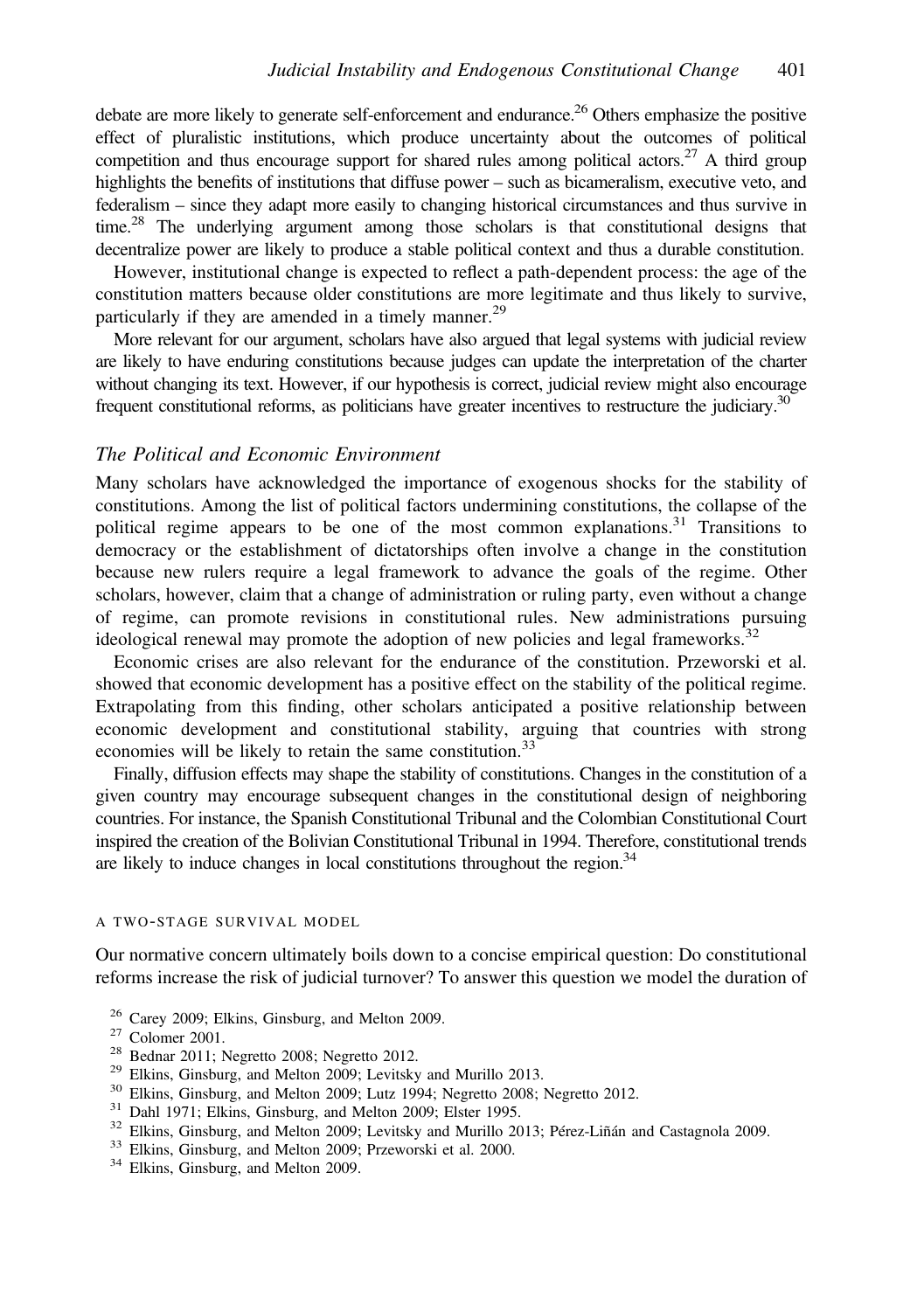justices in office using a multi-level, two-stage discrete-time survival estimator. The first-stage models instrument the endogenous predictors (institutional changes), while the second-stage model estimates the impact of those factors on the duration of judicial tenures.

Our analysis covers information for eighteen Latin American countries (Argentina, Bolivia, Brazil, Chile, Colombia, Costa Rica, the Dominican Republic, Ecuador, El Salvador, Guatemala, Honduras, Mexico, Nicaragua, Panama, Paraguay, Peru, Uruguay, and Venezuela) between 1904 – the year when the constitution of the newly founded Republic of Panama went into effect – and 2010. Information was gathered from multiple historical sources, including the courts' archives. The database contains information for the universe of justices serving in those countries during this period: a total of 3,192 Supreme Court and 302 Constitutional Tribunal justices, equivalent to 24,763 justice-years in office. Judges were not included in the sample when they served as alternates (suplentes or conjueces), or when they were members of other institutions (such as congress members) integrating *ad hoc* constitutional courts.<sup>35</sup>

The primary unit of analysis is justice-years, that is, justices observed every year serving in the court. The dependent variable acquires a value of 1 on the year a justice leaves the court and 0 on all previous years. Thus, the expected tenure for a judge observed in a given year equals  $\pi^{-1}$ , where  $\pi$  is the predicted probability of the justice leaving office during the discrete time interval.

To define the estimator, consider the discrete-time survival model:

$$
Y_{jcit} = \alpha + \beta_1 X 1_{jcit} + \beta_2 X 2_{cit} + \gamma_1 E 1_{cit} + \beta_3 X 3_{it} + \gamma_2 E 2_{it} + \tau_t + \varepsilon,
$$
 (1)

where  $Y_{\text{icit}}$  reflects whether justice j serving in court c leaves office in country i during year t. The risk of departure is a function of a baseline hazard  $\alpha$ , a set of predictors (denoted with X and E), a hazard function that changes over time  $\tau<sub>t</sub>$ , and a residual component  $\varepsilon$ . The stability of the judge may depend on predictors  $(X1_{\text{icit}})$  that vary across individuals and over time (such as the age of the judge), on legal conditions  $(X_{\text{cit}} E I_{\text{cit}})$  that vary across courts (for example, members of constitutional tribunals and supreme courts may serve for different terms), and on national factors  $(X3_{it}, E2_{it})$  that vary across countries (such as political events).

This structure poses additional challenges to statistical inference because some of the predictors are potentially endogenous. As an example, let  $EI_{cit}$  represent the number of judges serving in the court. If powerful politicians consider  $j$  a hostile judge, they may decide to 'pack' the court – i.e., increase its size by appointing additional members – instead of forcing j to retire. Thus, unobserved factors that help explain an increase in the collective size of the body may also account for the (lower) probability of the individual's exit. To the extent that such unobserved factors are captured by the error term in Equation 1, the resulting correlation between  $EI$  and the residual will violate the assumptions of the model and prevent proper estimation of the causal effect  $\gamma_1$ .

We address this problem by instrumenting the endogenous variable, using a court-year level equation:

$$
E1_{cit} = \alpha_2 + \beta_{21}X2_{cit} + \beta_{22}X3_{it} + \varphi_{21}Z1_{cit} + u_1,
$$
 (2)

where  $EI$  is modeled as a function of exogenous predictors that operate at the court-year  $(X2)$  or country-year (X3) levels, plus instruments such as  $Zl_{\text{cir}}$ , which are uncorrelated with the error term in the first equation.<sup>36</sup> The conventional treatment of endogeneity, known as two-stage

<sup>35</sup> For instance, the Constitutional Tribunals of Guatemala in 1966–85 and Ecuador in 1967–83. This model of a tribunal formed by ad hoc members and institutional representatives was inspired by the Spanish Tribunal de Garantías Constitucionales (1933–39), created during the Second Republic.<br><sup>36</sup> To avoid estimate bias in the second stage, the court-level predictors in the Equation 2 model also include

average values of individual-level variables included in Equation 1; otherwise, the instrumental predictors in the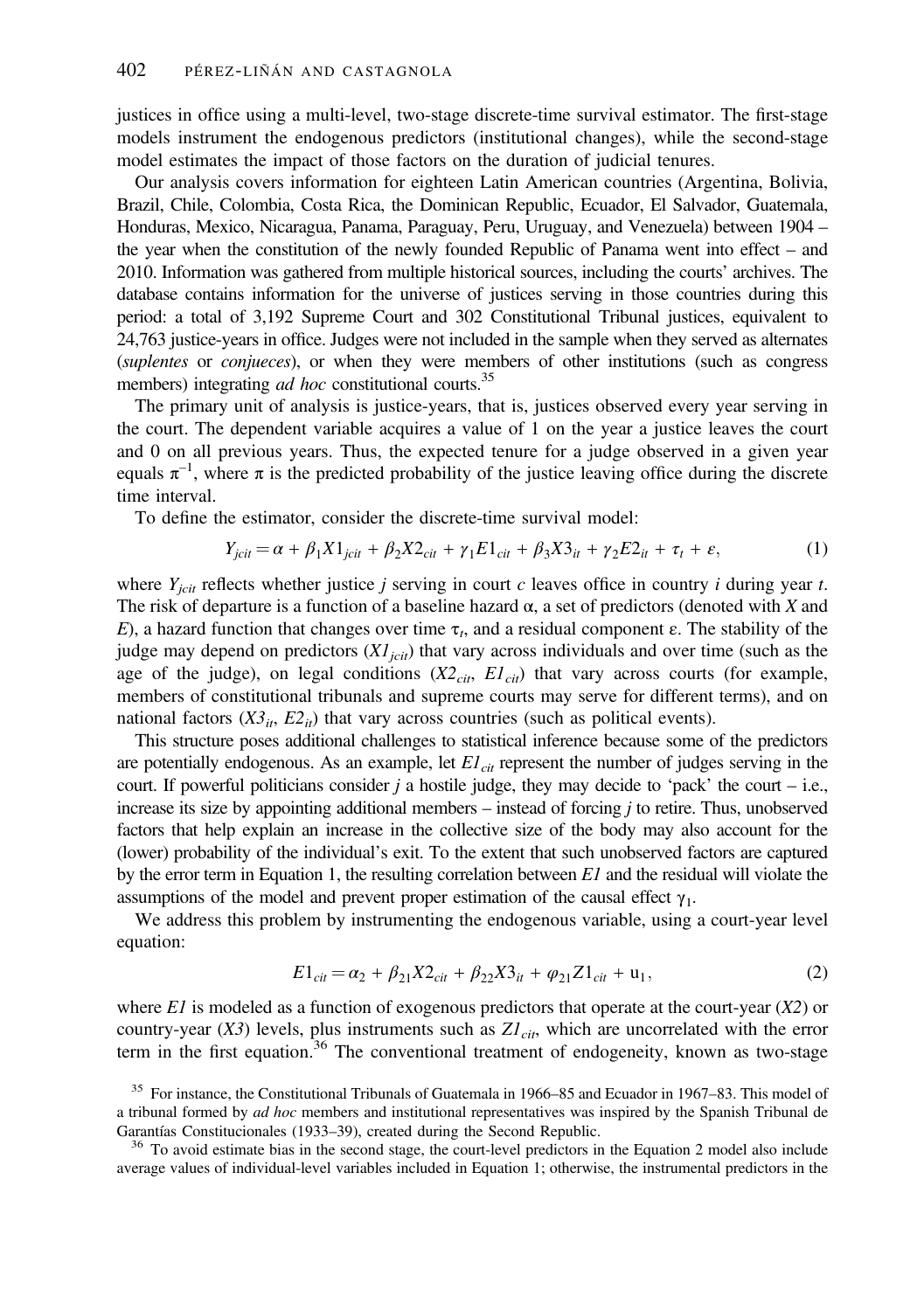predictor substitution (2SPS), replaces the observed size of the court in Equation 1 with the predicted value from Equation 2.<sup>37</sup>

As a second example, consider  $E2_{it}$ , a dichotomous indicator reflecting constitutional change (for example, the adoption of a new constitution or amendment) in country  $i$  during year  $t$ . A similar instrumental-variable approach would employ a logistic estimator to model the probability of constitutional change in any given country-year. The 2SPS procedure would then replace the values of  $E2_{it}$  in Equation 1 with the predicted log-odds of constitutional change resulting from this model. To address some estimation concerns, we also employ an alternative control-function approach (or two-stage residual inclusion, 2SRI), discussed below.<sup>38</sup>

#### MODEL SPECIFICATION

Following the previous literature review, we organize our discussion of numerous predictors of judicial instability and constitutional change into political and institutional factors. Among the institutional factors, constitutional change and the size of courts present the greatest potential for endogeneity. Political shocks such as partisan changes in the composition of government and regime transitions are likely exogenous causes of both judicial instability and constitutional change. Thus, the distinction between political and institutional explanations is relevant for the specification of first-stage and second-stage models.

## Judicial Survival (Second Stage)

Our main model includes three endogenous predictors measuring institutional change. Two dichotomous variables, New constitution and Targeted amendment, capture the adoption of a new charter and the adoption of a constitutional amendment affecting the judiciary, respectively. Because constitutional changes take place nationwide, these predictors operate at the country-year level. The third endogenous variable, Size of the court, is a continuous measure reflecting the number of seats in the court (irrespective of whether all seats are filled at a given point in time). As mentioned in previous sections, the latter variable is analytically distinct from the other endogenous predictors in two important ways. Because many charters do not set the size of judicial bodies, the number of seats is sometimes altered by legislatures without changing the constitution. In addition, countries may host more than one high court (for example, a supreme court and a constitutional tribunal); therefore, the size of the court varies across court-years (as opposed to country-years) and thus involves a different level of analysis. We discuss the first-stage models employed to instrument the three endogenous variables in the next section.

Political factors. Because political realignments can affect the stability of judges, we predict that new administrations will coincide with a greater probability of judicial turnover: *Change* of president is a dichotomous indicator capturing whether a new administration has taken office over the past twenty-four months, while Change of ruling party indicates that a new party has gained control of the executive branch.<sup>39</sup> The model includes two additional

second stage will not properly account for the correlation between endogenous variables and individual-level factors.<br><sup>37</sup> Burgess [2013;](#page-19-0) Terza, Basu, and Rathouz [2008.](#page-22-0)<br><sup>38</sup> Cai, Small, and Ten Have [2011;](#page-19-0) Heckman [1978;](#page-20-0) Terza, Basu, and Rathouz [2008](#page-22-0).<br><sup>39</sup> Changes in the ruling party are a sub-set of changes in administration and th

coefficient for new presidents.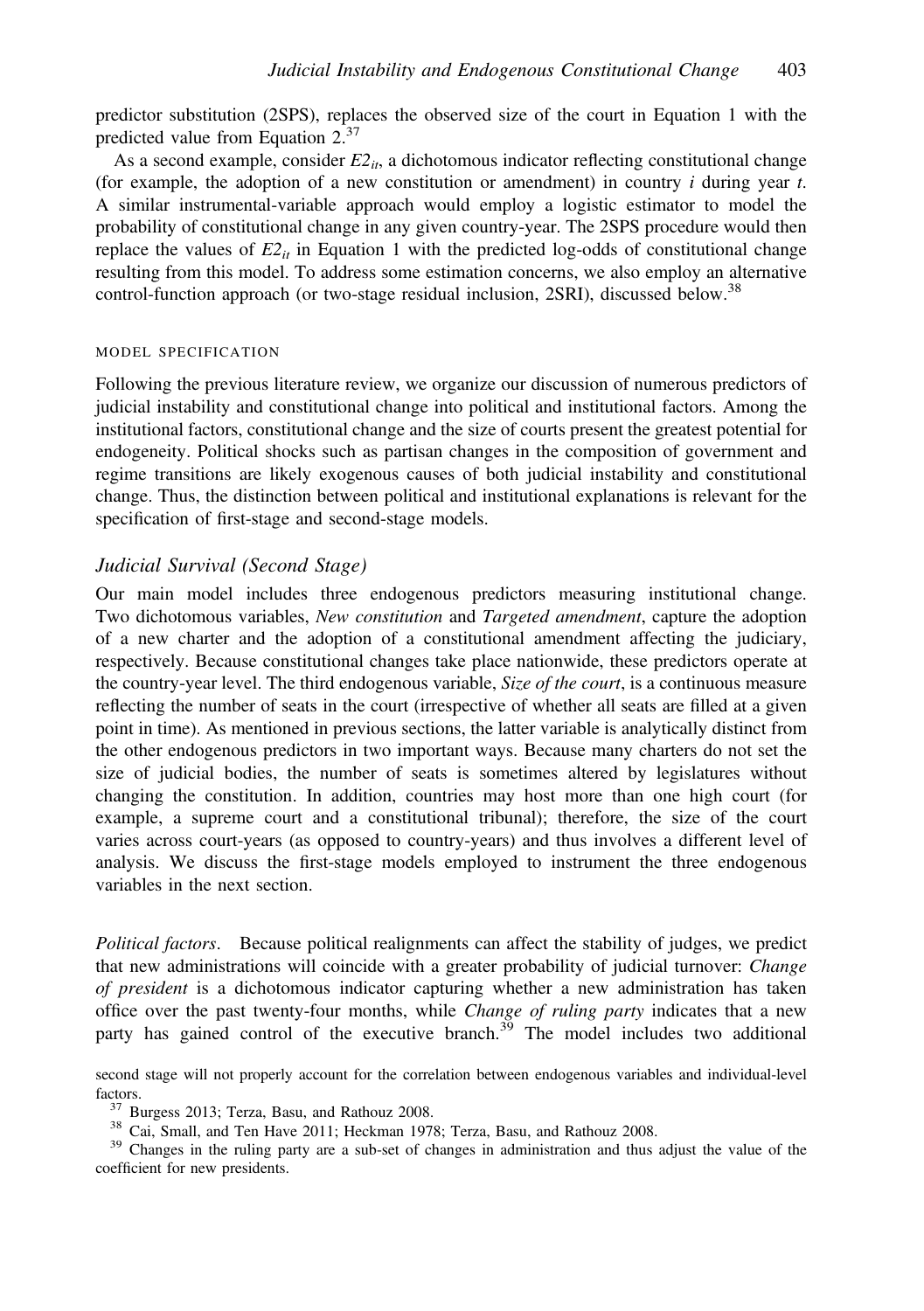predictors to reflect transformations in the political regime: *Democratic transition* is a dummy indicating whether an authoritarian regime had been transformed into a democracy or semi-democracy during the past three years, and *Democratic breakdown* reflects whether a democratic (or semi-democratic) regime had become authoritarian over the same time span. To capture 'insurance' incentives created by *Competitive elections*, which should reduce the risk of turnover, we include a dichotomous indicator based on the historical classification developed by Mainwaring et al. We distinguish the effects of the latter variable from the overall level of democracy by including the Polity score, which ranges between −10 for autocracies and +10 for democracies.40

The model also includes two variables to control for ideological alignments at the justice level because, as the literature predicts, justices not aligned with the administration are more likely to suffer pressure to depart from the bench.<sup>41</sup> Two dichotomous indicators capture whether a justice was *Appointed by the president* (i.e., during the tenure of the incumbent) or Appointed by the same party (irrespective of whether the party controlled the nomination during the current administration or in the past). Judges nominated by the same president or party are expected to face a lower risk of removal.

Institutional factors. To measure standard institutional determinants of judicial turnover, we include three justice-level dummies reflecting the *End of the judge's term* (a dummy coded as 1 if the judge is scheduled to complete his or her term in any given year, irrespective of whether reappointment is allowed),<sup>42</sup> Judicial review (coded 1 when the constitution explicitly grants review powers to the court), and *Constitutional tribunal* (a sub-set of the latter, captures whether the judge sits in a constitutional tribunal). Those predictors do not present major endogeneity concerns because any change in their structure would require a constitutional replacement or amendment. Expectations for those coefficients, moreover, are clear: judges completing their terms will leave unless reappointed, and those with powers of judicial review will be likely targets of political pressures. To distinguish the short-term effect of constitutional change from the destabilizing legacies of a prior history of constitutional instability, our models also include the Age of the constitution and the Time elapsed since the last amendment, both measured in years.<sup>43</sup>

Controls. National levels of modernization are measured through Per capita GDP (lagged by one year, in thousands of constant year-2000 dollars) and macro-economic conditions through the annual rate of *Economic growth* (as a proportion of per capita income). Moreover, we model duration-dependence (i.e., parameter  $\tau_t$  in Equation 1) using a cubic transformation of the *Number of years* each justice has served in the Court.<sup>44</sup> Because personal information for all justices is not available – particularly in the early twentieth century – this time-counter allows us to control, albeit crudely, for general individual characteristics that map into years of

<sup>40</sup> Mainwaring, Brinks, and Pérez-Liñán [2007](#page-21-0); Mainwaring and Pérez-Liñán [2013;](#page-21-0) Marshall [2013.](#page-21-0)<br><sup>41</sup> Notice that the prediction is different in stable institutional environments, where judges tend to retire precisely when their co-partisans are in office in order to assure a convenient nomination for the replacement (Hagle 1993; Spriggs and Wahlbeck 1995; Ward 2003).

 $42^{\circ}$  For justices with life tenure, this indicator always adopts a value of zero.<br><sup>43</sup> Because the age of the constitution (or amendment) depends on the probability of full replacement (or partial reform) at a previous time, those variables could be indirectly affected by the endogenous nature of institutional change. In alternative estimations we removed them from the second stage, thus assuming that institutional instability is purely endogenous. The results remained unaltered. <sup>44</sup> Carter and Signorino [2010](#page-19-0).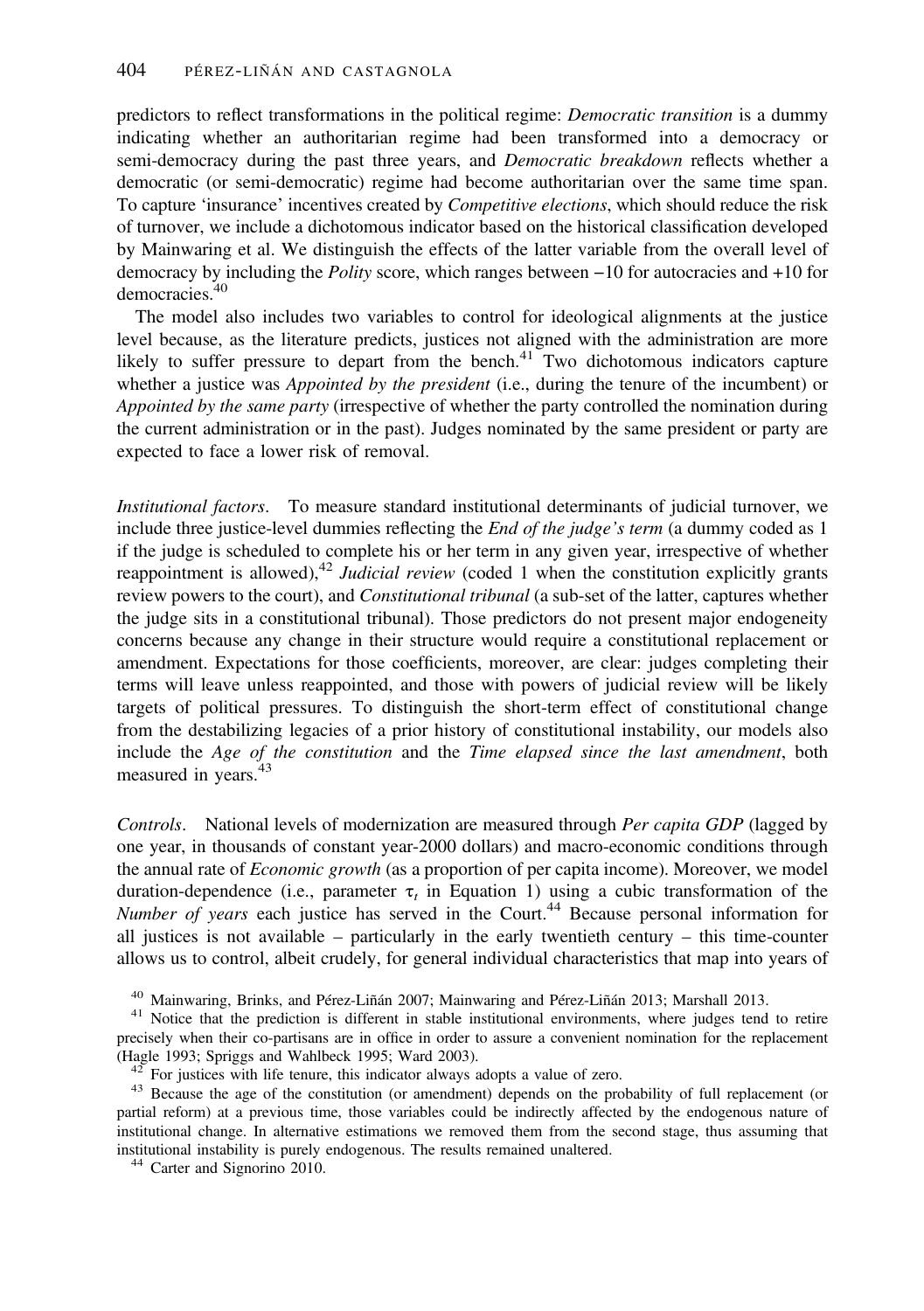service (such as age, health) while the cubic transformation permits considerable flexibility in the functional form.

## Endogenous Predictors (First Stage)

Instrumentation of endogenous predictors requires the estimation of three models using New constitution, Targeted amendment, and Size of the court as dependent variables. The first two models involve dichotomous outcomes and are estimated using logistic regression; the third model involves a continuous variable estimated through ordinary least squares (an alternative count estimator is discussed below).

Political factors. All first-stage models incorporate a common set of exogenous variables, including indicators of a Change of president, Change of ruling party, Democratic transitions, Democratic breakdowns, Competitive elections, and the Polity index, already described in the previous section. It is expected that changes in the political system will trigger changes in constitutional rules. To avoid bias in the second-stage estimates, the models also include measures of the proportion of incumbent judges appointed by the president and by the ruling party. A large number of judges aligned with the ruling party will presumably reduce incentives to pack the court.

Institutional factors. Models of constitutional change also control for the Age of the constitution, since charters legitimized by tradition are less likely to be replaced, and for the *Time elapsed since* the last amendment, because dated legal texts become easy targets for replacement.<sup>45</sup> They also include the indicators capturing whether courts have constitutionally enshrined powers of judicial review and the presence of a Constitutional Tribunal.46 Theories discussed previously suggest that strong powers of judicial review should reduce the likelihood of constitutional change. A third included instrument measures the proportion of judges reaching the end of their terms in any given year: opportunities to nominate new judges should reduce incentives to expand the size of the court.

Controls. The list of independent variables was augmented with three additional items: Per capita GDP, Economic growth, and the Number of years in office for the average justice. Theories of constitution-making anticipate that successful economic environments will discourage constitutional reform, while an aging court with many members close to retirement might discourage costly political attempts to pack the body.

Excluded instruments. The remaining variables are expected to influence constitutional change, but they are theoretically unrelated to the tenure of justices and thus excluded from the second-stage model. We determined exclusion restrictions based on theoretical criteria grounded in the literature. For instance, a dichotomous variable accounts for the rigidity of the amendment process by capturing whether the constitution demands a *Super-majority* in the legislature to enact reforms.

<sup>45</sup> These variables account for the legacy effect that other scholars acknowledge in their works. See Elkins, Ginsburg, and Melton [2009](#page-20-0); Negretto [2008](#page-21-0); Negretto [2012.](#page-21-0)<br><sup>46</sup> The rationale for including this variable is straightforward: to avoid estimate bias in the second stage, all

exogenous predictors must be included in first-stage models. When the dichotomous variable identifying members of the Constitutional Tribunal is aggregated at the court level (in models of court size), the instrument is still a dummy reflecting whether the court is a Constitutional Tribunal; when the variable is further aggregated at the country level (in models of constitutional change), the instrument reflects the proportion of Constitutional Tribunal members over the total number of high-court justices.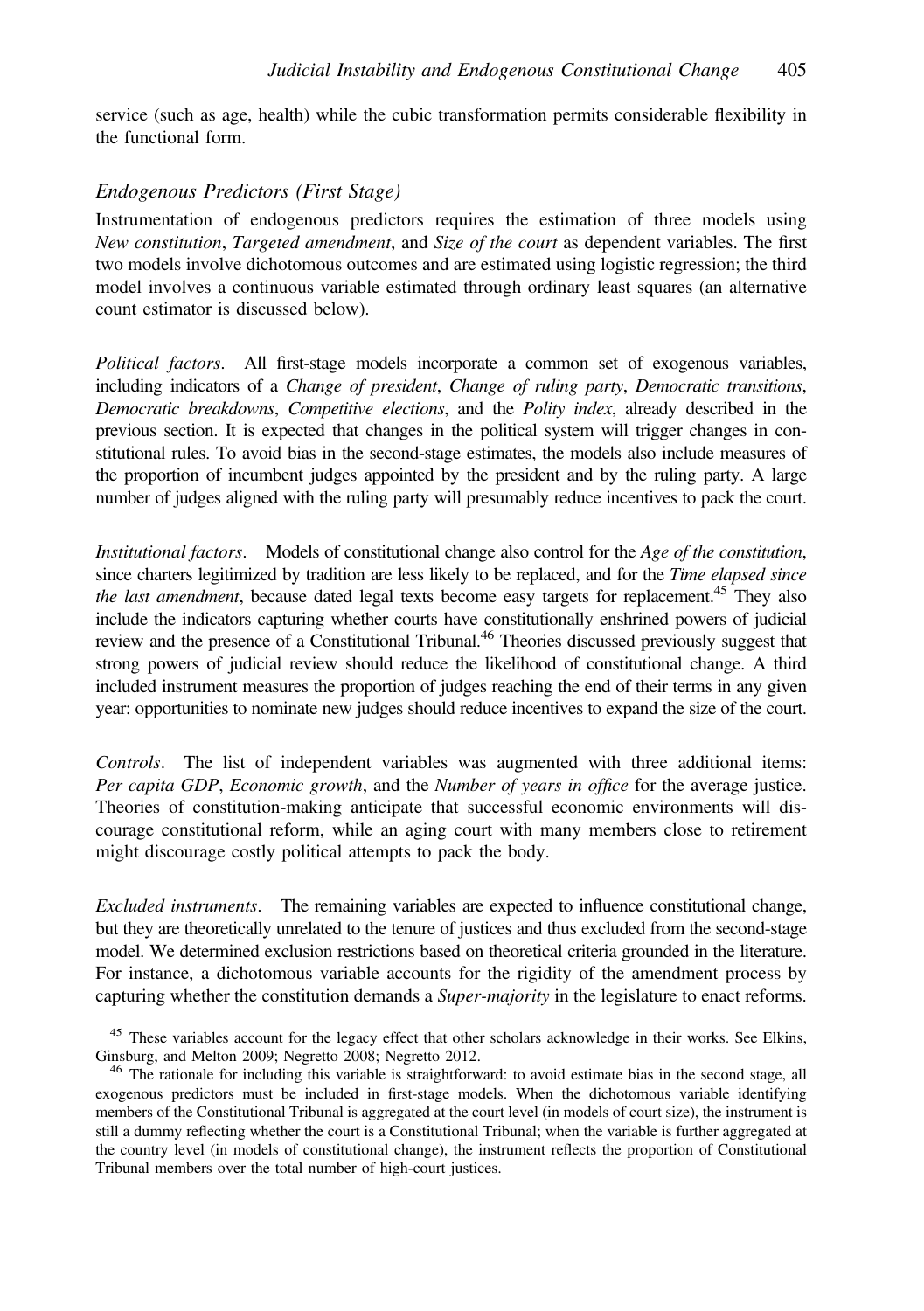It is expected that countries with a rigid amendment procedure will have enduring constitutions, but not that they will remove judges more often. Two other variables, Federalism and Bica*meralism*, reflect power-sharing norms embedded in the charter. The consensus nature of these constitutional features is expected to make constitutions and the size of the courts more stable, but not to affect the tenure of judges.<sup>47</sup>

To improve estimates for the size of the court, first-stage models incorporate a dummy reflecting whether the constitution sets a Fixed size for the court. Ríos-Figueroa noted that in such cases politicians will need to reform the constitution in order to expand the number of seats. In addition, a court-level variable measures the *Original size* of the court at the time of its founding (or in 1900, if the court was created in the nineteenth century) to account for the fact that some courts simply had more members at their inception.<sup>48</sup>

Four additional instruments control for the impact of the international diffusion on constitutional change. The first variable reflects the proportion of Latin American countries adopting new constitutions and the second one captures the proportion of Countries adopting amendments over the past three years. A third item tallies the number of years elapsed since the last Constitutional replacement in Spain, to capture trans-Atlantic diffusion in the 1930s and particularly after 1978.<sup>49</sup> The fourth variable reflects the Average size of high courts in other Latin American countries at the time. Legal reforms in neighboring countries or in Spain are expected to encourage similar reforms, but not to disturb the stability of justices in other countries.

[Table 1](#page-13-0) presents the list of independent variables, the expected sign for their coefficients at each stage of the estimation, and the sources for the data.<sup>50</sup> The probability of exit for the average judge in our sample is 0.15, which represents an expected survival time of about seven years in a typical year of service.

#### RESULTS

In this section we present our empirical results for eighteen countries between 1904 and 2010. In order to facilitate the interpretation of the causal sequence, we report the results of first-stage equations in [Table 2](#page-14-0), followed by second-stage survival models in [Table 3](#page-15-0).

## First Stage: Institutional Change

All first-stage models are reported in [Table 2.](#page-14-0) Equation 2.1 models the probability of a full constitutional replacement, Equation 2.2 models the probability of a constitutional amendment targeting the judiciary, and Equation 2.3 models the number of court seats, which expands with court-packing. Even though the three endogenous predictors are estimated for panel data (units of analysis are country-years in the first two models and court-years in the third one), our estimates do not include fixed effects. The instruments are robust to the inclusion of fixed effects, but because unit effects capture unexplained cross-panel variance, those parameters may also be endogenous (i.e., correlated to the residual in Equation 1). $51$ 

- 
- 
- 

<sup>47</sup> Lijphart [1999](#page-21-0). All three dummy variables are coded as zero in periods when the constitution was suspended.<br><sup>48</sup> Ríos-Figueroa [2011](#page-22-0).<br><sup>49</sup> See Pérez Royo [2009.](#page-21-0)<br><sup>50</sup> Table S1, available with the on-line Supplementary Ma unobserved and stable. This factor, captured by the unit effect, would trigger repeated constitutional changes and repeated court reshuffles. Similar reasoning prevents the use of an autoregressive residual or a lagged dependent variable in Model 2.3.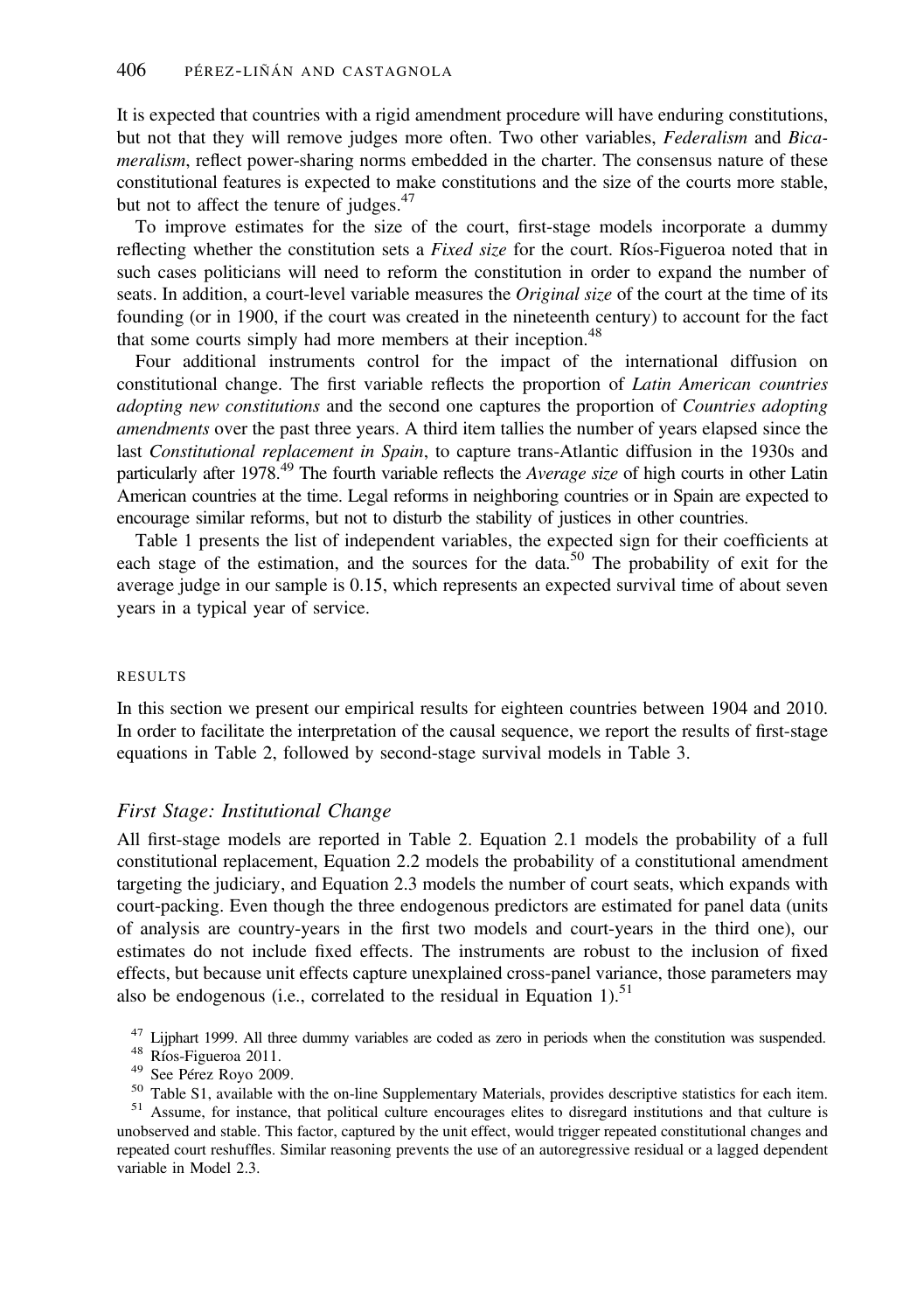| Dependent Variable:            |                  |                | First stage                                              |                |                                 |                 |
|--------------------------------|------------------|----------------|----------------------------------------------------------|----------------|---------------------------------|-----------------|
| Predictor                      |                  | Replacement    | Amendment<br>Level (Constitution) (Constitution) (Court) | Size           | Second stage<br>Exit<br>(Judge) | Data<br>sources |
| Endogenous Variables           |                  |                |                                                          |                |                                 |                 |
| New constitution (H1)          | it               | E              | E                                                        | E              | $^{+}$                          | (1)             |
| Amendment (H2)                 | it               | E.             | E.                                                       | E.             | $\overline{+}$                  | (1)             |
| Size of the court (H3)         | $\dot{c}$        | E              | E                                                        | E              |                                 | (2)             |
| <b>Political Factors</b>       |                  |                |                                                          |                |                                 |                 |
| Change of president            | it               | $\mathrm{+}$   | $\ddot{}$                                                | $\pm$          | $^{+}$                          | (3)             |
| Change of party                | it               | $\pm$          | $\overline{+}$                                           | $\overline{+}$ | $^{+}$                          | (3)             |
| <b>Democratic Transition</b>   | it               | $\pm$          | $\ddot{}$                                                | $^{+}$         | $^{+}$                          | (4)             |
| Democratic Breakdown           | it               | $\overline{+}$ | $\overline{+}$                                           | $^+$           | $\overline{+}$                  | (4)             |
| Free and fair election         | it               |                |                                                          |                |                                 | (4)             |
| Level of democracy             | it               |                |                                                          |                |                                 | (5)             |
| Appointed by president         | icit             |                |                                                          |                |                                 | (2)             |
| Appointed by party             | icit             |                |                                                          |                |                                 | (2)             |
| <b>Institutional Factors</b>   |                  |                |                                                          |                |                                 |                 |
| Age of the constitution        | it               |                | $^{+}$                                                   | $\overline{+}$ |                                 | (1)             |
| Age of last amendment          | it               | $\pm$          |                                                          |                |                                 | (1)             |
| Judicial review                | cit              |                | $^{+}$                                                   | $\overline{+}$ | $^{+}$                          | (1)             |
| <b>Constitutional Tribunal</b> | $\dot{c}$        |                | $\overline{+}$                                           |                | $^{+}$                          | (1)             |
| End of judge's term            | icit             |                |                                                          |                | $+$                             | (2)             |
| <b>Other Controls</b>          |                  |                |                                                          |                |                                 |                 |
| Per capita GDP                 | it               |                |                                                          |                |                                 | (6)             |
| Per capita GDP Growth          | it               |                |                                                          |                |                                 | (6)             |
| Time in office.                | jcit             |                |                                                          |                | $^{+}$                          | (2)             |
| <i>Instruments</i>             |                  |                |                                                          |                |                                 |                 |
| Rigid constitution             | it               |                |                                                          | $\pm$          | Z                               | (7)             |
| Federalism                     | it               |                |                                                          |                | Z                               | (7)             |
| Bicameralism                   | it               |                |                                                          |                | Z                               | (7)             |
| Regional replacements          | it               | $\overline{+}$ |                                                          |                | Z                               | (1)             |
| Regional amendments            | it               |                | $\pm$                                                    |                | Z                               | (1)             |
| Years Spanish replacement      | $\boldsymbol{t}$ |                |                                                          |                | Z.                              | (2)             |
| Fixed size                     | cit              | $\overline{+}$ | $\overline{+}$                                           |                | Z.                              | (1)             |
| Court size at creation         | cit              |                |                                                          | $\pmb{+}$      | Z.                              | (1)             |
| Regional court size            | cit              |                |                                                          | $^{+}$         | Z.                              | (1)             |
|                                |                  |                |                                                          |                |                                 |                 |

<span id="page-13-0"></span>

|  | Predictors and Anticipated Effects<br>TABLE 1 |  |
|--|-----------------------------------------------|--|
|--|-----------------------------------------------|--|

Notes: Anticipated effects:  $+\beta > 0$ ;  $-\beta < 0$ ; E Endogenous (dependent variable); z Not applicable (excluded instruments). Levels of measurement: t Year, it Country-year, cit Country-court-year, jcit Country-court-justice-year. Data sources: (1) Lara Borges, Castagnola, and Pérez-Liñán [\(2012](#page-20-0)); (2) database on constitutional justices developed for this project; (3) Goemans, Skrede Gleditsch, and Chiozza (2009) plus country sources; (4) Mainwaring, Brinks, and Pérez-Liñán ([2007\)](#page-21-0); Mainwaring and Pérez-Liñán [\(2013](#page-21-0)); (5) Polity IV (Marshall [2013\)](#page-21-0); (6) World Development Indicators and Maddison ([2003\)](#page-21-0); (7) Comparative Constitutions Project (Elkins, Ginsburg and Melton [2009](#page-20-0)).

The evidence suggests that constitutions are more likely to be replaced (2.1) and amended (2.2) when a new party comes to power. Changes in the ruling party also incite an expansion in the number of court seats (2.3), a pattern consistent with packing schemes. Democratic transitions and breakdowns trigger replacements but not targeted amendments, in alignment with the findings of Elkins et al. using a broader sample.<sup>52</sup> The size of the court is slightly

<sup>52</sup> Elkins, Ginsburg, and Melton [2009.](#page-20-0)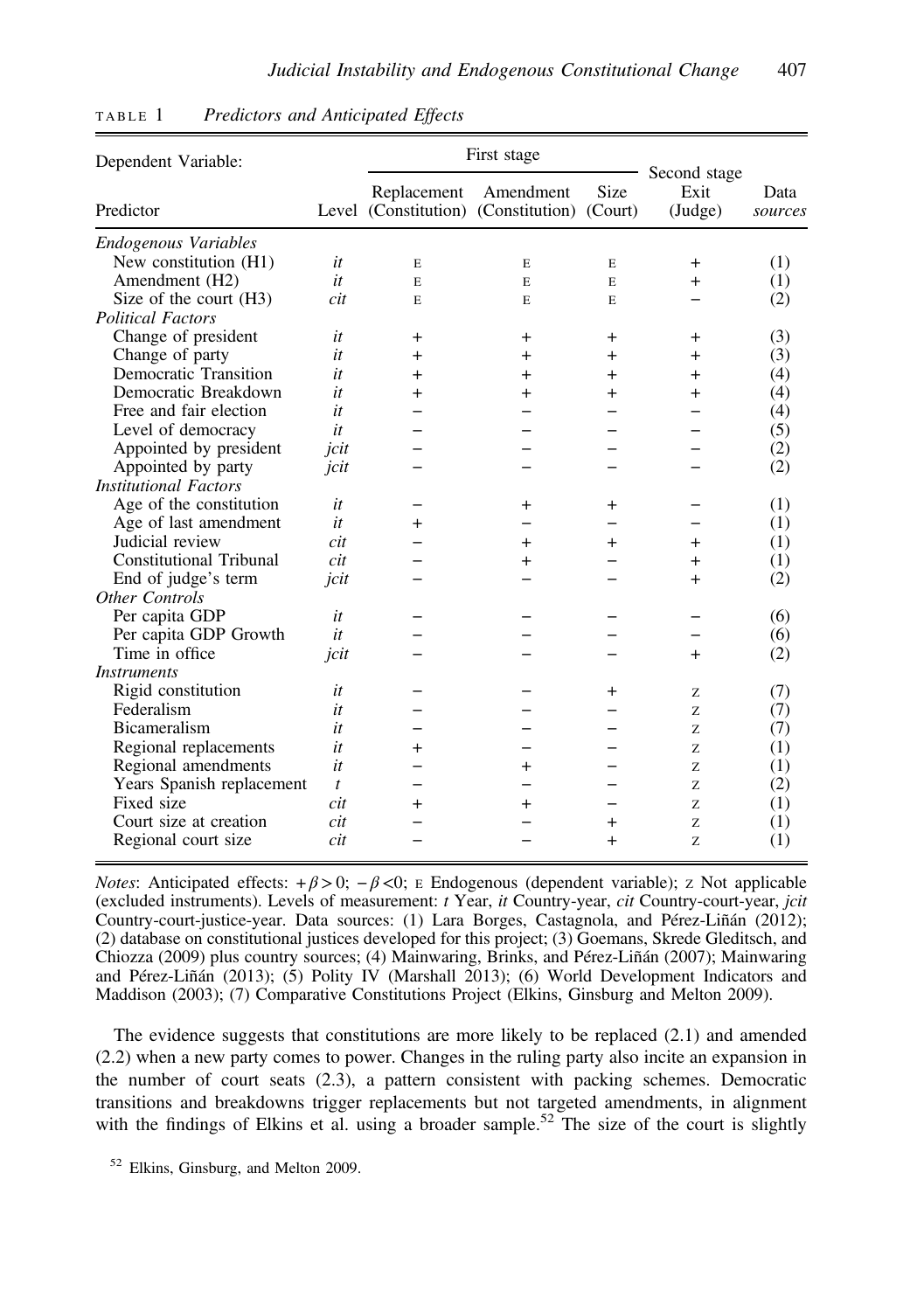|                                 | Model 2.1 New<br>constitution |        | Model 2.2<br>Amendment |        | Model 2.3 Court<br>size |        |
|---------------------------------|-------------------------------|--------|------------------------|--------|-------------------------|--------|
| Independent variables           | Coef.                         | s.e.   | Coef.                  | s.e.   | Coef.                   | s.e.   |
| <b>Political Factors</b>        |                               |        |                        |        |                         |        |
| Change of president             | $-0.15$                       | (0.12) | 0.18                   | (0.11) | $-0.20**$               | (0.06) |
| Change of ruling party          | $0.77**$                      | (0.13) | $0.28*$                | (0.13) | $0.64**$                | (0.07) |
| Democratic transition           | $0.32**$                      | (0.10) | $-0.34$                | (0.18) | $-0.62**$               | (0.07) |
| Democratic breakdown            | $0.57**$                      | (0.15) | $-0.47$                | (0.25) | $0.41**$                | (0.09) |
| Free and fair election          | $-0.42**$                     | (0.15) | $0.35**$               | (0.11) | $0.40**$                | (0.08) |
| Level of democracy              | $-0.00$                       | (0.01) | $-0.01$                | (0.01) | $0.10**$                | (0.00) |
| Appointed under same president  | $-0.12$                       | (0.12) | 0.00                   | (0.12) | $-0.02$                 | (0.07) |
| Appointed under same party      | 0.21                          | (0.13) | 0.09                   | (0.11) | $-0.45**$               | (0.07) |
| <b>Institutional Factors</b>    |                               |        |                        |        |                         |        |
| Age of constitution             | $-0.01**$                     | (0.00) | $0.03**$               | (0.00) | $0.06**$                | (0.00) |
| Time since last amendment       | $0.01**$                      | (0.00) | $-0.05**$              | (0.00) | $-0.07**$               | (0.00) |
| Judicial review                 | 0.11                          | (0.10) | 0.17                   | (0.11) | $-0.27**$               | (0.06) |
| Constitutional tribunal         | $-0.78**$                     | (0.27) | 0.26                   | (0.19) | $-1.17**$               | (0.11) |
| End of judges' terms            | $-0.66**$                     | (0.23) | $-0.38*$               | (0.17) | $-0.49**$               | (0.07) |
| Controls                        |                               |        |                        |        |                         |        |
| Per capita GDP, $t-1$           | $-0.21**$                     | (0.04) | $-0.23**$              | (0.04) | $-0.56**$               | (0.03) |
| Growth per capita GDP, $t-1$    | $3.12**$                      | (0.84) | $-1.21$                | (1.01) | $-0.05$                 | (0.49) |
| Years in office                 | $-0.06**$                     | (0.01) | 0.01                   | (0.01) | $-0.06**$               | (0.01) |
| <i>Instruments</i>              |                               |        |                        |        |                         |        |
| Reform with super-majority      | $-0.65**$                     | (0.09) | $-0.02$                | (0.10) | $1.49**$                | (0.05) |
| Federal constitution            | $0.65**$                      | (0.13) | $-0.60**$              | (0.12) | $-0.26**$               | (0.08) |
| Bicameral constitution          | $-0.12$                       | (0.08) | 0.05                   | (0.08) | $0.69**$                | (0.05) |
| New constitutions in the region | $-3.53$                       | (2.33) | $-2.48$                | (1.75) | $-4.52**$               | (1.25) |
| New amendments in the region    | $-1.78$                       | (1.56) | $4.82**$               | (1.16) | 0.19                    | (0.89) |
| Years since Spanish replacement | $-0.02**$                     | (0.00) | $-0.00$                | (0.00) | $-0.01**$               | (0.00) |
| Fixed court size                | 0.07                          | (0.09) | $0.54**$               | (0.08) | $-2.89**$               | (0.06) |
| Court size at creation          | $-0.01$                       | (0.01) | $0.10**$               | (0.01) | $0.87**$                | (0.01) |
| Court size in the region        | 0.03                          | (0.02) | $0.06**$               | (0.01) | $0.56**$                | (0.01) |
| Constant                        | $-2.11**$                     | (0.32) | $-5.47**$              | (0.29) | $-1.07**$               | (0.20) |
| (Pseudo) $R^2$                  | 0.069                         |        | 0.107                  |        | 0.628                   |        |
| $N$ (Country-years)             | 1,921                         |        | 1,921                  |        |                         |        |
| $N$ (Court-years)               |                               |        |                        |        | 2,097                   |        |

<span id="page-14-0"></span>TABLE 2 First-Stage Models of Constitutional Change and Court Packing, 1904–2010

Notes: Entries are regression coefficients (logistic in 2.1–2.2 and OLS in 2.3). Unweighted  $N = 24,763.$  \* $p < 0.05$  \*\* $p < 0.01$ .

smaller in countries making a transition from authoritarian rule, but it increases subsequently under competitive politics. The presence of a greater proportion of justices nominated by the ruling party, not surprisingly, reduces government incentives to expand the size of the court.

The age of the charter and the time elapsed since the last amendment have significant but opposite effects for the likelihood of constitutional replacements (2.1). The risk of replacement declines with the age of the charter, and increases when no amendments are introduced. By contrast, the probability of a targeted amendment (2.2) increases with the age of the document but declines if there is no prior tradition of amending the charter. Those results confirm the presence of a substitution effect, also detected by previous studies.<sup>53</sup>

<sup>53</sup> Elkins, Ginsburg, and Melton [2009](#page-20-0); Negretto [2012](#page-21-0).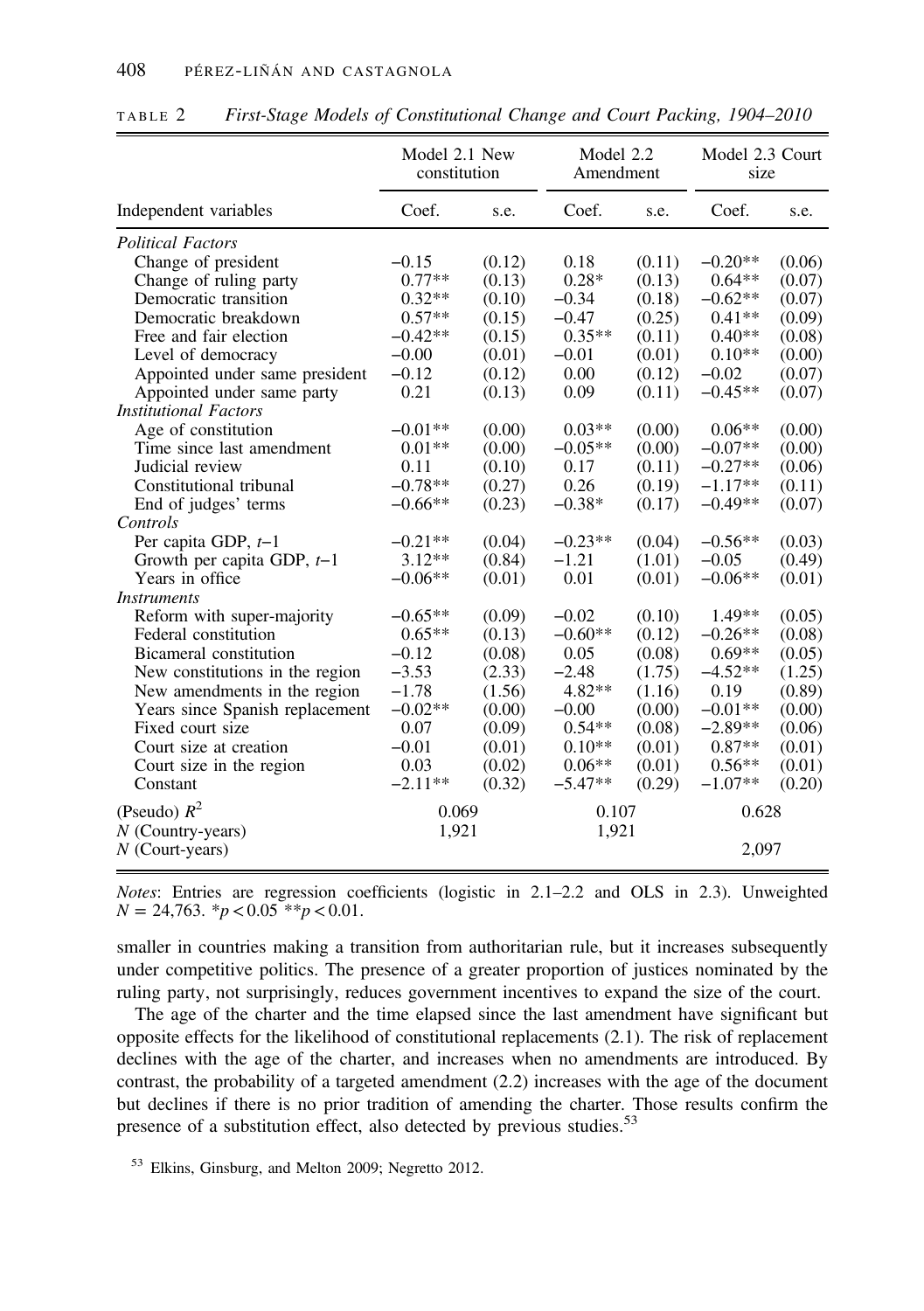|                                | Model 3.1<br>Discrete-time |        | Model 3.2<br>Discrete-time |        | Model 3.3<br>Second-stage |          |
|--------------------------------|----------------------------|--------|----------------------------|--------|---------------------------|----------|
|                                | Hazard                     | s.e.   | Hazard                     | s.e.   | Hazard                    | $s.e.$ # |
| Endogenous Variables           |                            |        |                            |        |                           |          |
| New constitution               | $2.62**$                   | (0.19) | $2.38**$                   | (0.18) |                           |          |
| Instrumented                   |                            |        |                            |        | $1.27**$                  | (0.02)   |
| Targeted amendment             | $2.00**$                   | (0.15) | $2.00**$                   | (0.16) |                           |          |
| <i>Instrumented</i>            |                            |        |                            |        | $1.28**$                  | (0.01)   |
| Size of the court              | $0.98**$                   | (0.00) | 1.00                       | (0.00) |                           |          |
| Instrumented                   |                            |        |                            |        | $0.95**$                  | (0.00)   |
| <b>Political Factors</b>       |                            |        |                            |        |                           |          |
| Change of president            |                            |        | $1.42**$                   | (0.09) | $1.33**$                  | (0.04)   |
| Change of ruling party         |                            |        | $1.20**$                   | (0.08) | 1.03                      | (0.03)   |
| Democratic transition          |                            |        | $1.39**$                   | (0.09) | $1.31**$                  | (0.02)   |
| Democratic breakdown           |                            |        | $1.44**$                   | (0.11) | $1.44**$                  | (0.03)   |
| Free and fair election         |                            |        | $0.75**$                   | (0.05) | $0.78**$                  | (0.02)   |
| Level of democracy             |                            |        | $0.98**$                   | (0.00) | $0.99**$                  | (0.00)   |
| Appointed under same president |                            |        | $0.57**$                   | (0.04) | $0.57**$                  | (0.01)   |
| Appointed under same party     |                            |        | $0.86*$                    | (0.05) | $0.79**$                  | (0.02)   |
| <b>Institutional Factors</b>   |                            |        |                            |        |                           |          |
| Age of the constitution        |                            |        | 1.00                       | (0.00) | 1.00*                     | (0.00)   |
| Time since last amendment      |                            |        | $1.00*$                    | (0.00) | 1.00                      | (0.00)   |
| Judicial review                |                            |        | 0.97                       | (0.05) | $0.87**$                  | (0.01)   |
| Constitutional tribunal        |                            |        | $1.76**$                   | (0.15) | $1.52**$                  | (0.03)   |
| End of judge's term            |                            |        | $3.29**$                   | (0.21) | $3.73**$                  | (0.15)   |
| Other Controls                 |                            |        |                            |        |                           |          |
| Per capita GDP, $t-1$          |                            |        | $0.94**$                   | (0.01) | $1.03**$                  | (0.00)   |
| Growth per capita GDP, $t-1$   |                            |        | 1.12                       | (0.50) | 0.74                      | (0.13)   |
| Years in office                | $1.29**$                   | (0.02) | $1.11**$                   | (0.03) | $1.11**$                  | (0.01)   |
| Years $^{2}$                   | $0.98**$                   | (0.00) | $0.99**$                   | (0.00) | $0.99**$                  | (0.00)   |
| Years <sup>3</sup>             | $1.00**$                   | (0.00) | $1.00**$                   | (0.00) | $1.00**$                  | (0.00)   |
| Constant                       | $0.12**$                   | (0.01) | $0.14**$                   | (0.02) | $1.50**$                  | (0.11)   |
|                                |                            |        |                            |        |                           |          |

<span id="page-15-0"></span>TABLE 3 Survival Models for Latin American Justices, 1904–2010

Notes: Entries are odds ratios (standard errors). Number of observations in each model, 24,763. Number of subjects in each model,  $3,494.$  \* $p < 0.05$  \*\*p $< 0.01.$  # Bootstrapped for 100 replications.

In line with the findings of Elkins et al. we find that judicial review *per se* does not extend the life of constitutions. However, Model 2.1 indicates that the odds of constitutional replacement decline when a separate constitutional tribunal exercises this role  $(p < 0.05)$ . By contrast, Model 2.2 shows that the rate of constitutional amendments expands with a constitutional tribunal  $(p<0.05)$ . Both results are consistent with Negretto's findings. Courts with powers of judicial review also tend to be smaller in size.<sup>54</sup>

The evidence suggests that more developed countries are less likely to replace their constitutions, to introduce amendments, or to expand high courts. Annual growth in per capita income, by contrast, seems to facilitate replacements but has no effect on the other endogenous variables. These findings partially contrast with Negretto's regional study of Latin America and

<sup>54</sup> Elkins, Ginsburg, and Melton [2009;](#page-20-0) Negretto [2012.](#page-21-0)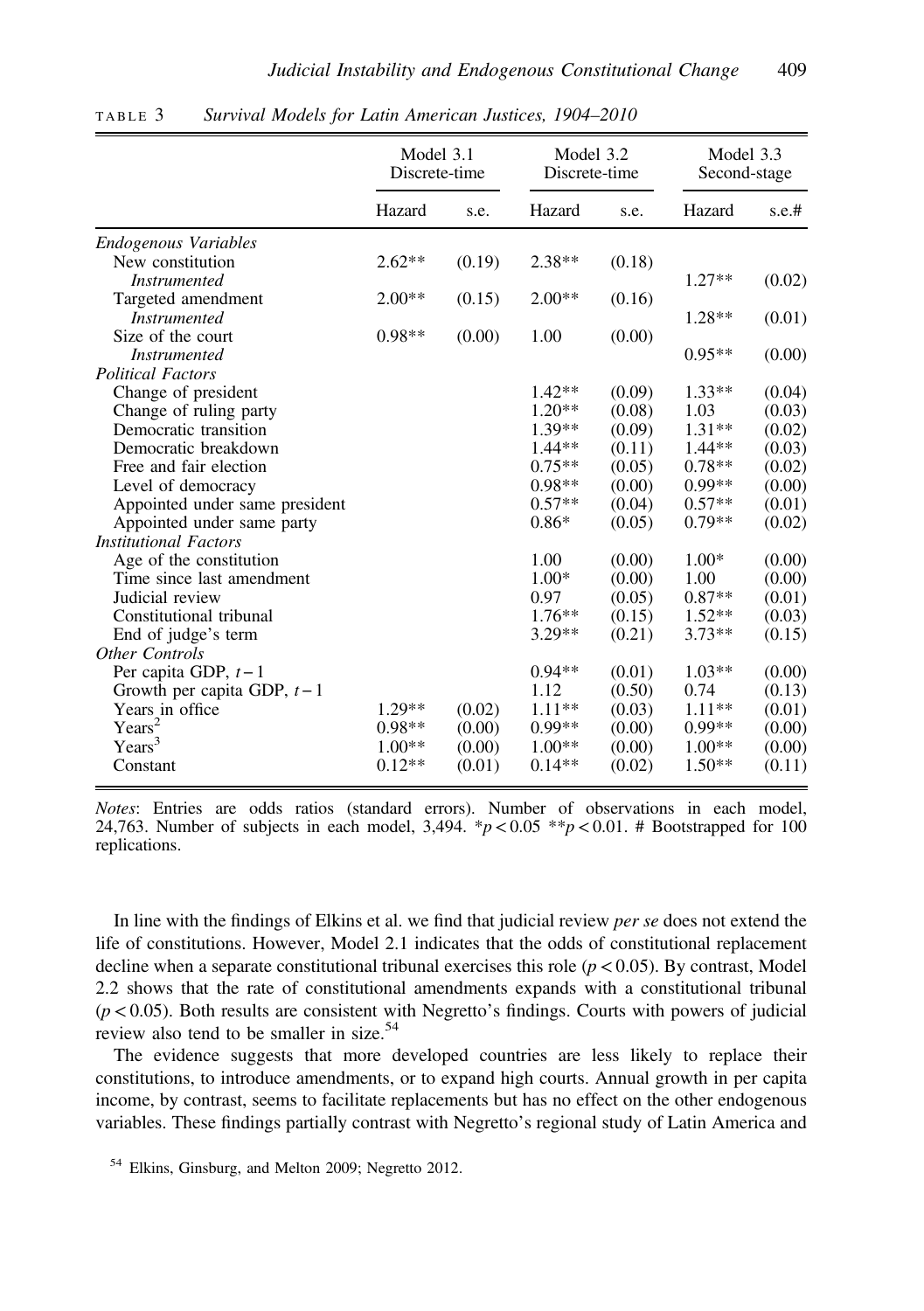the worldwide study of Elkins et al., where variables accounting for development and economic crises appear unrelated to constitutional stability.<sup>55</sup>

Turning to the excluded instruments, the analysis shows that constitutions requiring a supermajority to enact reforms reduce the probability of constitutional replacement (surprisingly, this effect is not significant for amendments), but they also encourage legislatures to expand the number of court seats. Concurrently, constitutions fixing the number of justices keep the size of high courts in check, but they encourage the adoption of constitutional amendments addressing the judiciary. Together, these findings reveal another substitution strategy: politicians pack the courts when they are less able to revamp their constitutional structure (and vice-versa). Constitutional design is hardly effective to protect high courts when legislators craft agreements to overcome formal barriers, especially if the allocation of court seats facilitates the formation of partisan coalitions.

[Table 2](#page-14-0) suggests that Latin American countries replace federal constitutions at critical junctures rather than amending them progressively through the layering or displacement of specific clauses.<sup>56</sup> The table also provides mixed results with regards to diffusion effects. The adoption of new constitutions throughout the region does not promote constitutional replacement in other countries, but it signals that legal overhaul is possible and reduces demands for court packing.<sup>57</sup> The adoption of new amendments dealing with the judiciary, by contrast, triggers imitation elsewhere. In addition, a recent constitutional replacement in Spain promotes the adoption of new constitutions in Latin America and eases pressures for court packing in the short run. Model 2.3 reflects a secular trend toward the expansion of courts: the original size of the collegiate body is an important predictor of its current size, but courts tend to grow in size as the constitution ages and when other courts in the region increase their size.

## Second Stage: Judicial Turnover

Does institutional change affect the stability of justices on the bench? [Table 3](#page-15-0) presents the results of the discrete-time survival models accounting for the duration of justices in office. Model 3.1 includes the original (non-instrumental) measures of institutional change with no controls, Model 3.2 incorporates the remaining predictors, and Model 3.3 reports the results of our second-stage estimation.<sup>58</sup> Entries are expressed as odds ratios: values greater (smaller) than one indicate that the risk of exit is increasing (decreasing) on the predictor. The results offer strong evidence in favor of the argument that institutional change is a major source of judicial turnover.

The coefficients for the endogenous predictors in Models 3.2 and 3.3 support our main hypotheses. The adoption of a new constitution raises the odds of judicial turnover 2.4 times and the adoption of amendments targeting the judiciary makes the odds of turnover twice as high. The hazard ratios for dichotomous endogenous predictors are not directly comparable across Models 3.2 and 3.3, thus the apparent reduction in coefficients for the first two instrumental items.<sup>59</sup> Although no significant effect is observed in Model 3.2, Model 3.3 indicates that the odds of judicial instability decline by about 5 per cent with every new seat in the court.

These findings remain consistent when we estimate the two-stage model for separate sub-samples covering 2,384 judges who ruled under democracy and 1,902 judges who did so

<sup>&</sup>lt;sup>55</sup> Elkins, Ginsburg, and Melton [2009](#page-20-0); Negretto [2008](#page-21-0); Negretto [2012](#page-21-0).<br><sup>56</sup> Broschek [2011](#page-19-0).<br><sup>57</sup> Negretto [2012,](#page-21-0) but see Elkins, Ginsburg, and Melton 2009.<br><sup>58</sup> All second-stage models employ a logistic link function. Standa replicated for 100 bootstrapped samples; increasing the number of replications did not alter the reported significance levels.<br><sup>59</sup> Burgess [2013](#page-19-0).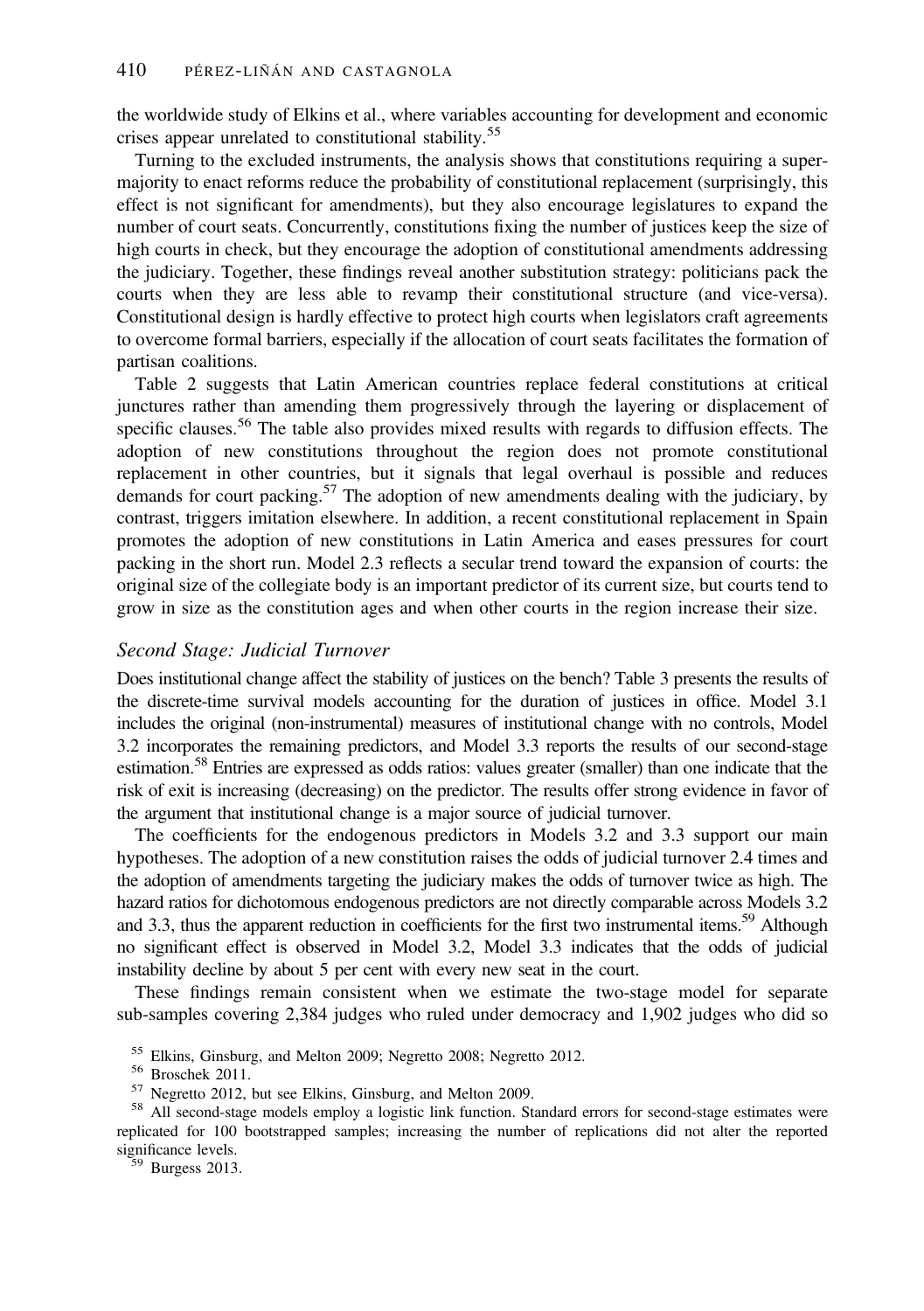under dictatorships.<sup>60</sup> Authoritarian rulers may have greater leverage over the judiciary, but democratic rulers have stronger incentives to control judges because they are effectively subject to their jurisdiction. As a result, leaders in both regimes employ constitutional reforms as an opportunity to revamp the courts.

The results also hold when we control for the direction of constitutional reforms. Our database has nineteen constitutional events instituting the courts' power of judicial review and fourteen removing that power from a court (for example, transferring judicial review from the supreme court to a constitutional tribunal), ten reforms fixing the number of justices in the court and fourteen eliminating this constraint, ten granting life tenure and nine eliminating it, thirty-three extending the duration of judges' terms and twenty-nine reducing their terms, seventeen making the appointment of judges multilateral and nine concentrating the appointment process in a smaller number of actors. The ancillary analysis in Table S3 (see Supplementary Materials) shows that constitutional replacements and amendments undermine judicial stability irrespective of whether they nominally weaken or strengthen the judiciary, indicating that the political process driving the reforms, more than their formal content, underpins the causal mechanism.

Table 3 confirms that the political environment is crucial for judicial survival. Justices are more likely to leave office when the administration changes and less likely to do so when they were nominated by the incumbent president. In line with this finding, judges nominated by the ruling party tend to enjoy safer seats. More generally, the evidence shows that democratic transitions and breakdowns represent an important source of judicial instability.<sup>61</sup> Consistent with 'insurance' theories, judicial tenures are longer when competitive elections allow for alternation in power and in more democratic countries. Institutional factors also shape the endurance of justices on the bench. Predictably, the end of the term marks a peak in the likelihood of exiting office. Moreover, constitutional tribunal members are more exposed to the risk of removal than Supreme Court justices ( $p < 0.01$ ).

## Alternative Estimators

For these conclusions to be meaningful, our excluded instruments must be relevant (related to the endogenous predictors) and exogenous (uncorrelated with the residual of the second-stage equation). Relevance can be assessed in [Table 2:](#page-14-0) in all models, at least three instruments are strong predictors of the endogenous variable. The quality of the instrumental variable, however, varies for each outcome. Our analysis of constitutional change does not differ considerably from the findings of other studies, but because constitutional change – either replacements or amendments – is rare, the predictive power of Models 2.1 and 2.2 is more limited than the predictive power of Model 2.3. Exogeneity of excluded instruments is hard to assess given the complex structure of the model, but we note that in a regression of the second-stage residual against all instruments,  $R^2 = 0.01$ . Bivariate correlations of the second-stage residual with the excluded instruments are also trivial, ranging between −0.04, for federalism and +0.03 for the average court size in the region. $62$ 

To assure the consistency of our findings, we analyzed the data using three alternative estimators. First, we included a frailty parameter in the second stage, reflecting the assumption

<sup>60</sup> See Table S2 with the online Supplementary Materials.<br>
<sup>61</sup> Skaar [2003.](#page-22-0)<br><sup>62</sup> Correlations with the second-stage residual are +0.03 for super-majority, −0.04 for federalism, −0.02 for bicameralism, −0.03 for the fixed-number indicator, −0.04 for the initial size, −0.02 for regional replacements, −0.02 for regional amendments, −0.01 for the time since the last Spanish replacement, and +0.03 for the average court size in the region.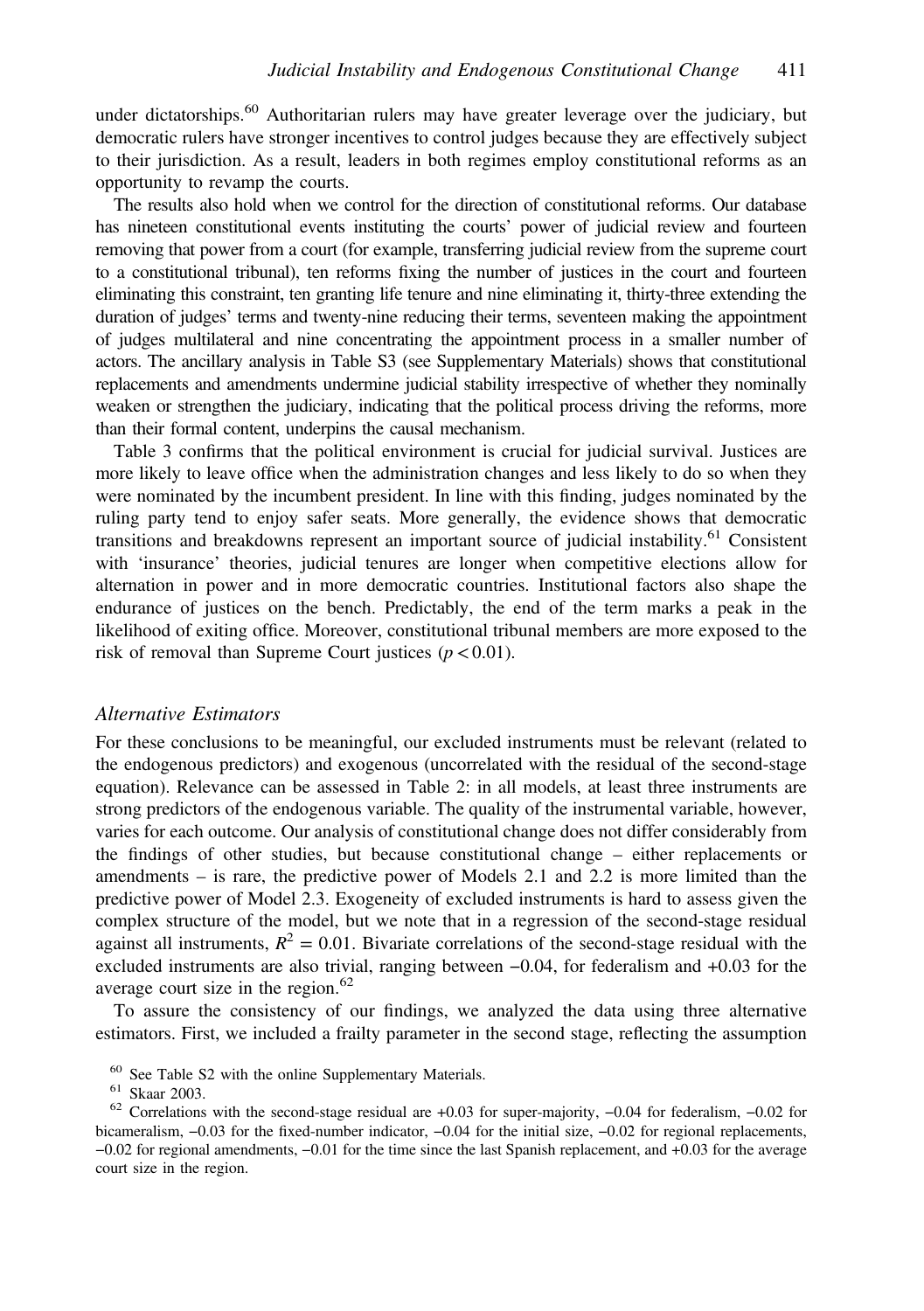that the baseline hazard varies randomly across individuals.<sup>63</sup> Second, we re-estimated the size of the high courts (first-stage Model 2.3) using a negative-binomial count model instead of ordinary least squares. Third, we replaced the two-stage prediction substitution estimator for a two-stage residual inclusion  $(2SRI)$  procedure.<sup>64</sup> The results for all the tests, presented in supplementary Table S4, unfailingly support the findings in Table  $3<sup>65</sup>$ 

#### DISCUSSION AND CONCLUSIONS

Scholars often advocate major legal reforms to strengthen the rule of law and judicial independence, without realizing that constitutional events offer politicians a unique window of opportunity to recast the judiciary to their advantage. The analysis of judicial tenure in eighteen Latin American countries between 1904 and 2010 proves that constitutional change is a powerful source of judicial turnover. Judicial instability is triggered not only by the adoption of new constitutions, but also by the adoption of specific amendments affecting the judiciary. This effect is not an artifact of confounding factors and it is significant even after we account for potential endogeneity. Moreover, our findings indicate that court 'packing' is a feasible substitute for court 'reshuffling': an expansion in the size of the court is consistently related to a parallel reduction in the risk of judicial turnover.

Our findings have substantive implications for theories of institutional change and of judicial politics. Canonical works in all variants of the neo-institutional tradition take for granted that constitutional rules are exogenous and constrain the power of political actors.<sup>66</sup> However, scholars have acknowledged the theoretical problem posed by the endogenous nature of institutions.67 Because political elites who are subject to constitutional rules are also designers of such rules, it is unclear whether institutions constrain their behavior or simply reflect their initial willingness to abide by such norms. In response to this puzzle, some scholars have explored the causes for constitutional change, while others have analyzed subtler ways in which institutions are reshaped, distorted, or abandoned.<sup>68</sup> This line of reflection has been augmented by the study of informal institutions, which reinforce or undermine the effectiveness of formal norms.<sup>69</sup>

Our study contributes to this line of inquiry in two ways. First, because the enforcement of normative frameworks requires legal interpretation, we claim that courts – especially, constitutional courts – represent the first layer of analysis to understand the endogenous nature of institutions. If high courts are unwilling to enforce unfavorable norms, governments will circumvent legal constraints. Moreover, if high courts are willing to advance a favorable interpretation of the law, governments will expand their prerogatives without pursuing legal reform. Thus, political battles to control the meaning of the law quite often turn into political battles to control the composition of high courts. Our analysis showed that political realignments – at the government level as well as the regime level – are strong predictors for judicial turnover in Latin America.

A second conclusion of this article is that institutional instability matters for judicial integrity, irrespective of the content of the rules. Neo-institutional studies have conventionally focused on the consequences of institutional design for political life, yet we claim that the *process of* 

- 
- 
- 
- 
- <sup>63</sup> Box-Steffensmeier and Jones [2004,](#page-19-0) chap. 9.<br>
<sup>64</sup> Cai, Small, and Ten Have [2011;](#page-19-0) Terza, Basu, and Rathouz [2008](#page-22-0).<br>
<sup>65</sup> See supplementary Table S4 online.<br>
<sup>66</sup> Peters [1999;](#page-21-0) Steinmo, Thelen, and Longstreth [1992;](#page-22-0) Tsebeli
-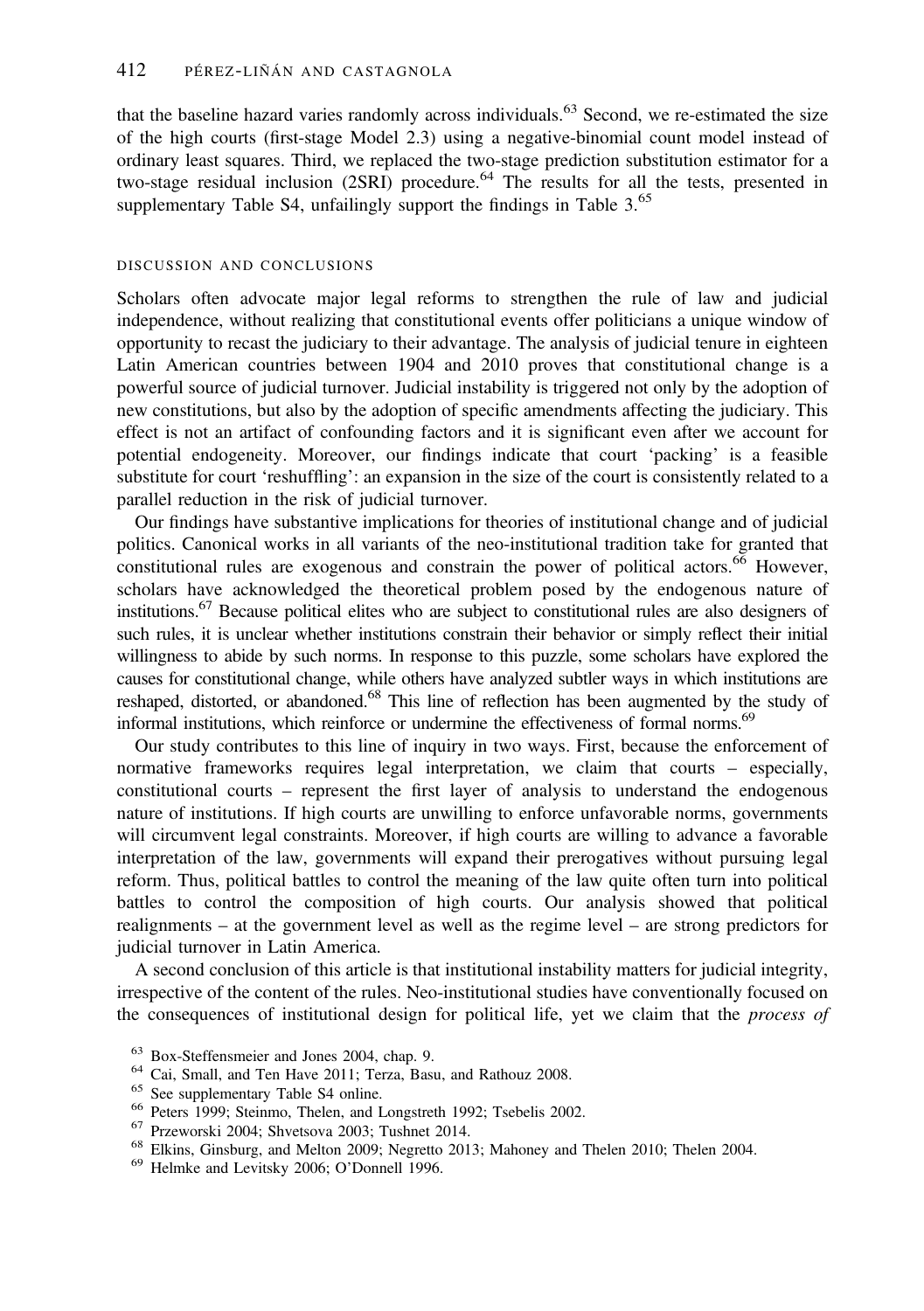<span id="page-19-0"></span>change, more than its direction, is critical for judicial independence. We do not argue that constitutional change is just a façade to reshuffle the high courts, but the crafting of new constitutions often allows political leaders to overhaul the judiciary – a powerful temptation even as the constitutional assembly seeks to strengthen the legal system. Nor do we argue that the renewal of justices is always detrimental to the performance of the judiciary, but frequent attempts to replace the constitution and its interpreters will set a pattern in which 'change is both radical and recurrent.' 70

The findings presented in the previous pages prove that constitutional change can be a persistent source of judicial instability. Those findings hold for a large number of countries, across dictatorships and democracies, and over a very long historical period. The practical lesson offered by Latin America is not that scholarly advocates should abandon any project of reform in favor of a conservative view of the law, but that they should be fully aware of the potential consequences of institutional change for the integrity of the judiciary they intend to protect.

#### REFERENCES

- Aydın, Aylin. 2013. Judicial Independence across Democratic Regimes: Understanding the Varying Impact of Political Competition. Law & Society Review 47 (1):105–34.
- Barros, Robert. 2002. Constitutionalism and Dictatorship: Pinochet, the Junta, and the 1980 Constitution. Cambridge: Cambridge University Press.
- Basabe Serrano, Santiago. 2011. Jueces sin toga. Políticas judiciales, preferencias ideológicas y toma de decisiones en las cortes de justicia de América Latina: el caso del Tribunal Constitucional del Ecuador (1999–2007). Bogotá: Temis.
- Basabe-Serrano, Santiago, and John Polga-Hecimovich. 2013. Legislative Coalitions and Judicial Turnover under Political Uncertainty: The Case of Ecuador. Political Research Quarterly 66 (1):154–66.
- Bednar, Jenna. 2011. Nudging Federalism towards Productive Experimentation. Regional & Federal Studies 21 (4–5):503–21.
- Box-Steffensmeier, Janet M., and Bradford S. Jones. 2004. Event History Modeling: A Guide for Social Scientists. Cambridge: Cambridge University Press.
- Brinks, Daniel, and Abby Blass. 2010. The Role of Diffusion and Domestic Politics in Judicial Design: A Theoretical Framework and Preliminary Results. Paper presented at the Latin American Studies Association, Toronto..
- Broschek, Jörg. 2011. Conceptualizing and Theorizing Constitutional Change in Federal Systems: Insights from Historical Institutionalism. Regional & Federal Studies 21 (4–5):539–59.
- Burgess, Stephen. 2013. Identifying the Odds Ratio Estimated by a Two-Stage Instrumental Variable Analysis with a Logistic Regression Model. Statistics in Medicine 32 (27):4726–47.
- Cai, Bing, Dylan S. Small, and Thomas R. Ten Have. 2011. Two-Stage Instrumental Variable Methods for Estimating the Causal Odds Ratio: Analysis of Bias. Statistics in Medicine 30 (15):1809–24.
- Carey, John. 2009. Does It Matter How a Constitution Is Created? Pp. 155–77 in Is Democracy Exportable? edited by Z. Barany and R. G. Moser. New York: Cambridge University Press.
- Carter, David, and Curtis Signorino. 2010. Back to the Future: Modeling Time Dependence in Binary Data. Political Analysis 18 (3):271–92.
- Castagnola, Andrea. 2010. Rethinking Judicial Instability in Developing Democracies: A National and Subnational Analysis of Supreme Courts in Argentina. Unpublished dissertation available at Department of Political Science, University of Pittsburgh.
- Chavez, Rebecca Bill. 2004. The Rule of Law in Nascent Democracies. Judicial Politics in Argentina. Palo Alto, Calif.: Stanford University Press.
- Colomer, Josep. 2001. Political Institutions: Democracy and Social Choice. Oxford: Oxford University Press.

<sup>70</sup> Levitsky and Murillo [2013.](#page-20-0)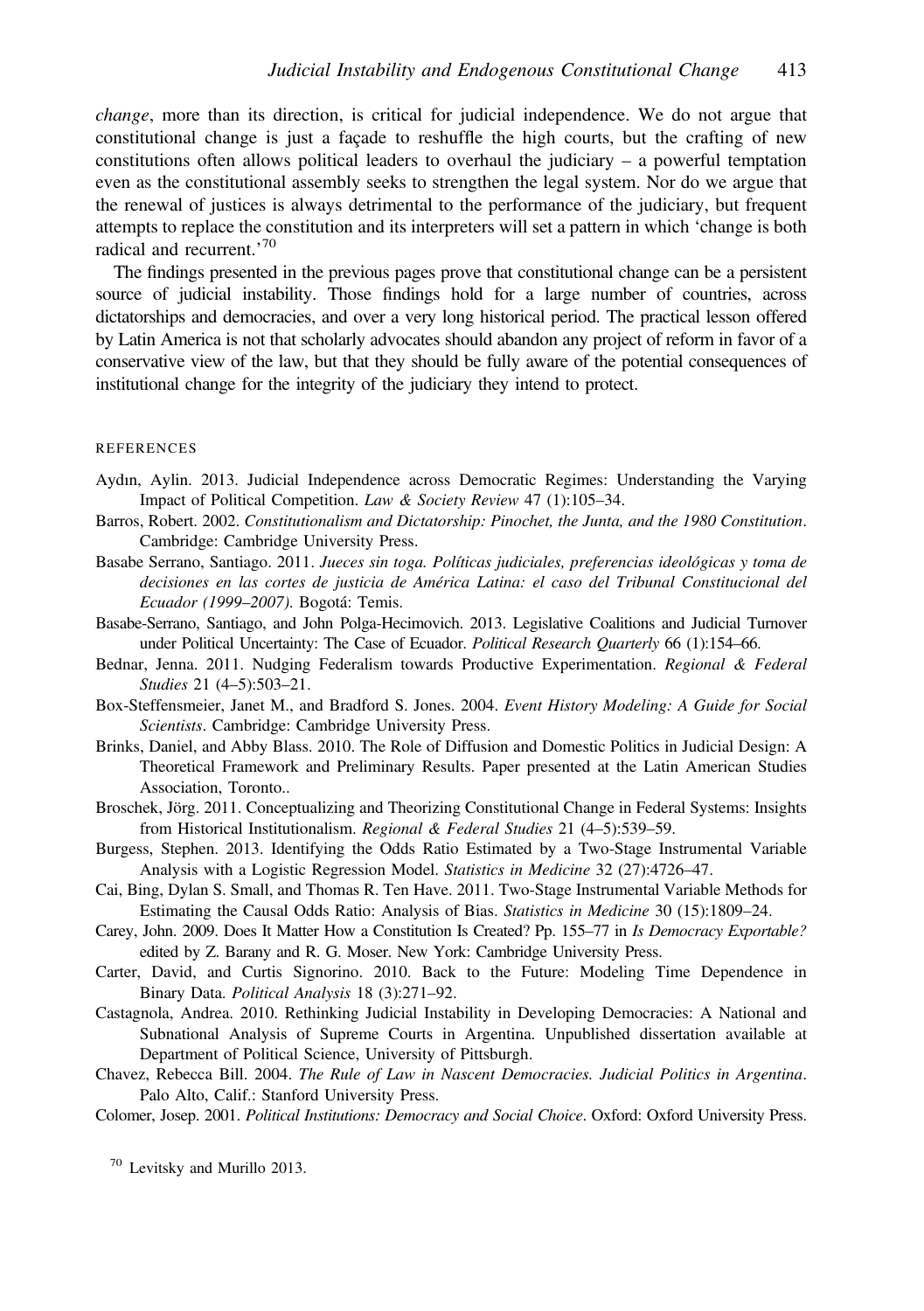- <span id="page-20-0"></span>Dahl, Robert A. 1971. Polyarchy: Participation and Opposition. New Haven, Conn.: Yale University Press.
- de Figueiredo Jr., Rui J. P., and Barry R. Weingast. 1999. The Rationality of Fear: Political Opportunism and Ethnic Conflict. In Civil Wars, Insecurity and Intervention, edited by J. Snyder and B. Walter. New York: Columbia University Press, pp. 261–302.
- Domingo, Pilar. 2000. Judicial Independence: The Politics of the Supreme Court in Mexico. Journal of Latin American Studies 32 (3):705–35.
- Elkins, Zachary, Tom Ginsburg, and James Melton. 2009. The Endurance of National Constitutions. Cambridge: Cambridge University Press.
- <sup>2014</sup>. The Content of Authoritarian Constitutions. Pp. 141–64 in Constitutions in Authoritarian Regimes, edited by T. Ginsburg and A. Simpser. Cambridge: Cambridge University Press.
- Elster, Jon. 1995. Forces and Mechanisms in the Constitution-Making Process. Duke Law Journal 45:364–96.
- Epperly, Brad. 2013. The Provision of Insurance? Judicial Independence and the Post-Tenure Fate of Leaders. Journal of Law and Courts 1 (2):247–78.
- Feld, Lars P., and Stefan Voigt. 2003. Economic Growth and Judicial Independence: Cross-Country Evidence Using a New Set of Indicators. European Journal of Political Economy 19:497–527.
- Finkel, Jodi S. 2008. Judicial Reform as Political Insurance: Argentina, Peru, and Mexico in the 1990s. Notre Dame, Ill.: University of Notre Dame Press.
- Ginsburg, Tom. 2003. Judicial Review in New Democracies. Constitutional Courts in Asian Cases. Cambridge: Cambridge University Press.
- Goemans, Henk E., Kristian Skrede Gleditsch, and Giacomo Chiozza. 2009. Introducing Archigos: A Dataset of Political Leaders. Journal of Peace Research 46 (2):269–83.
- Grijalva, Agustín. 2010. Courts and Political Parties: The Politics of Constitutional Review in Ecuador. Saarbrücken: VDM Verlag Dr. Müller.
- Hagle, Timothy M. 1993. Strategic Retirements: A Political Model of Turnover on the United States Supreme Court. Political Behavior 15 (1):25–48.
- Hammergren, Linn. 2007. Envisioning Judicial Reform. Conceptual and Practical Obstacles to Improving Judicial Performance in Latin America. University Park: Penn State Press.
- Hardin, Russell. 1989. Why a Constitution? Pp. 100-20 in The Federalist Papers and the New Institutionalism, edited by B. Grofman and D. Wittman. New York: Agathon Press.
- Heckman, James J. 1978. Dummy Endogenous Variables in a Simultaneous Equation System. Econometrica 46 (4):931–59.
- Helmke, Gretchen. 2005. Courts under Constraints: Judges, Generals, and Presidents in Argentina. Cambridge: Cambridge University Press.
- Helmke, Gretchen, and Steven Levitsky eds. 2006. Informal Institutions and Democracy: Lessons from Latin America. Baltimore, Md.: Johns Hopkins University Press.
- Helmke, Gretchen, and Julio Ríos-Figueroa eds. 2011. Courts in Latin America. Cambridge: Cambridge University Press.
- Iaryczower, Matías, Pablo T. Spiller, and Mariano Tommasi. 2002. Judicial Independence in Unstable Environments, Argentina 1935–1998. American Journal of Political Science 46 (4):699–716.
- Keith, Linda Camp. 2002. Constitutional Provisions for Individual Human Rights (1977–1996): Are They More than Mere 'Window Dressing?' Political Research Quarterly 55 (1):111-43.
- Lara Borges, Oswald, Andrea Castagnola, and Aníbal Pérez-Liñán. 2012. Diseño constitucional y estabilidad judicial en América Latina, 1900–2009. Política y Gobierno 19 (1):3–40.
- Larkins, Christopher. 1998. The Judiciary and Delegative Democracy in Argentina. Comparative Politics 30 (4):423–42.
- Leiras, Marcelo, Agustina Giraudy, Guadalupe Tuñón, and Lucila Wagner. 2011. Who Wants an Independent Court? Political Competition and Supreme Court Instability in the Argentine Provinces (1984–2008). Paper presented at the Comparative Judicial Studies Research Committee of the International Political Science Association, University of California, Irvine.
- Levitsky, Steven, and María Victoria Murillo. 2013. Building Institutions on Weak Foundations. Journal of Democracy 24 (2):93–107.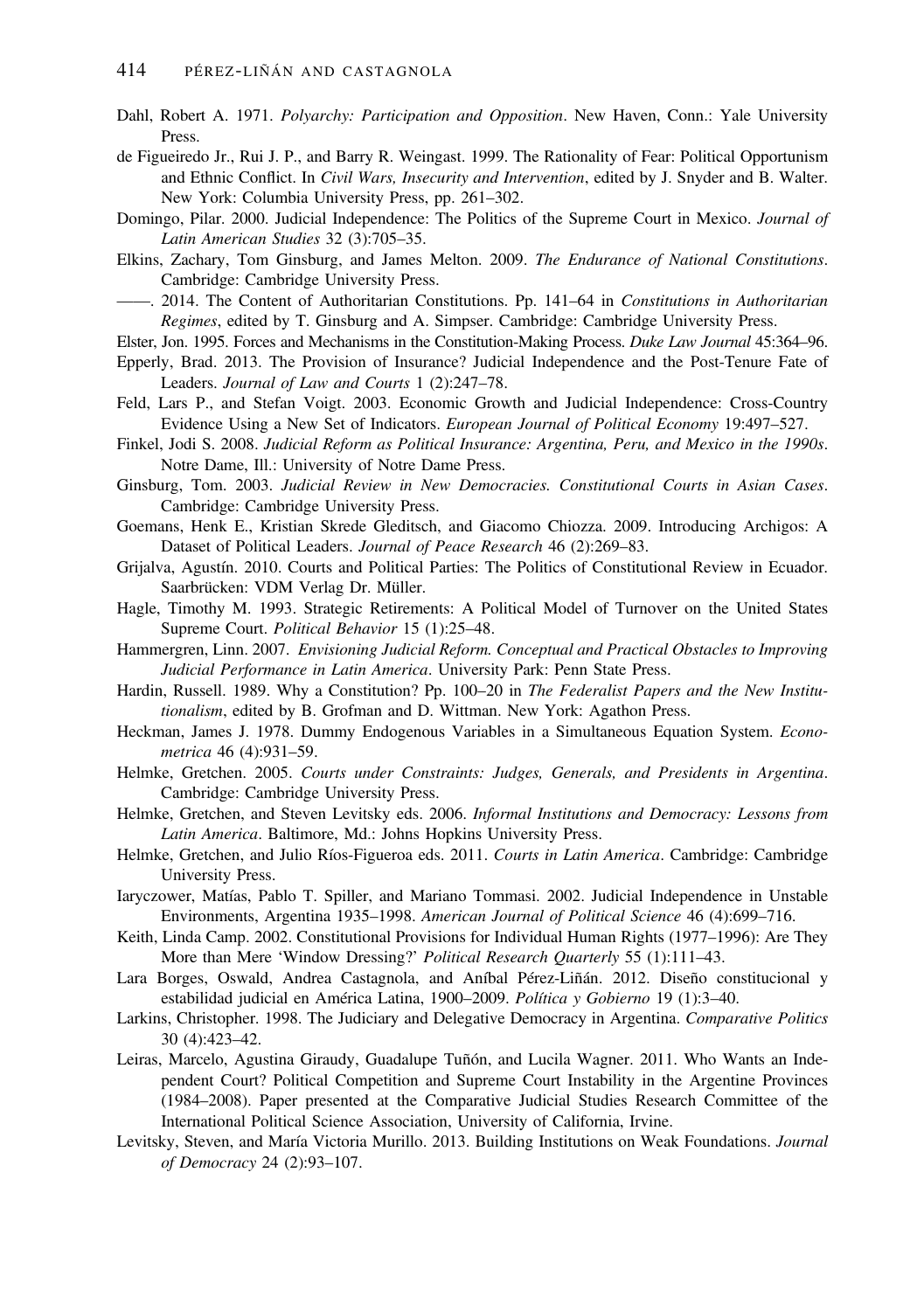- <span id="page-21-0"></span>Lijphart, Arend. 1999. Patterns of Democracy – Government Forms and Performance in Thirty-Six Countries. New Haven, Conn.: Yale University Press.
- Lutz, Donald S. 1994. Towards a Theory of Constitutional Amendment. American Political Science Review 88 (2):355–370.
- Maddison, Angus. 2003. The World Economy: Historical Statistics. Paris, France: Development Centre of the Organisation for Economic Co-Operation and Development.
- Magaloni, Beatriz, and Ariana Sanchez. 2006. An Authoritarian Enclave? The Supreme Court in Mexico's Emerging Democracy. Paper presented at the Annual Meeting of the American Political Science Association, Philadelphia.
- Mahoney, James, and Kathleen Thelen. 2010. A Theory of Gradual Institutional Change. Pp. 1–37 in Explaining Institutional Change: Ambiguity, Agency, and Power, edited by J. Mahoney and K. Thelen. Cambridge: Cambridge University Press.
- Mainwaring, Scott, Daniel Brinks, and Aníbal Pérez-Liñán. 2007. Classifying Political Regimes in Latin America, 1945–2004. Pp. 123–60 in Regimes and Democracy in Latin America. Theories and Methods, edited by G. Munck. Oxford: Oxford University Press.
- Mainwaring, Scott, and Aníbal Pérez-Liñán. 2013. Democracies and Dictatorships in Latin America: Emergence, Survival, and Fall. Cambridge: Cambridge University Press.
- Marshall, Monty G. 2013. Polity IV Project: Political Regime Characteristics and Transitions, 1800–2012. Available from [http://www.systemicpeace.org/polity/polity4.htm,](http://www.systemicpeace.org/polity/polity4.htm) accessed November 2013.
- Mittal, Sonia, and Barry R. Weingast. 2010. Self-Enforcing Constitutions: With an Application to Democratic Stability in America's First Century. Paper presented at the American Political Science Association Annual Meeting, Washington, D.C.
- Mueller, Dennis C. 1999. Fundamental Issues in Constitutional Reform: With Special References to Latin America and the United States. Constitutional Political Economy 10:119–148.
- Navia, Patricio, and Julio Ríos-Figueroa. 2005. The Constitutional Adjudication Mosaic of Latin America. Comparative Political Studies 38 (2):189–217.
- Negretto, Gabriel. 2008. The Durability of Constitutions in Changing Environments: Explaining Constitutional Replacements in Latin America, Working Paper No. 350, The Helen Kellogg Institute for International Studies, Notre Dame, Ind.
- Negretto, Gabriel L. 2012. Replacing and Amending Constitutions: The Logic of Constitutional Change in Latin America. Law & Society Review 46 (4):749–779.
- Negretto, Gabriel L.. 2013. Making Constitutions. Presidents, Parties, and Institutional Choice in Latin America. Cambridge: Cambridge University Press.
- O'Donnell, Guillermo. 1996. Illusions about Consolidation. Journal of Democracy 7 (2):34–51.
- Pérez-Liñán, Aníbal, and Andrea Castagnola. 2009. Presidential Control of High Courts in Latin America: A Long-Term View (1904–2006). Journal of Politics in Latin America 1 (2):87–114.
- Pérez Royo, Javier. 2009. Influencia del constitucionalismo español en el constitucionalismo iberoamericano. Pp. 419–30 in Tendencias del constitucionalismo en iberoamérica, edited by M. Carbonell, J. Carpizo and D. Zovatto. Mexico: Universidad Nacional Autónoma de México.
- Peters, B. Guy. 1999. Institutional Theory in Political Science: The New Institutionalism. London: Pinter.
- Pozas-Loyo, Andrea, and Julio Ríos-Figueroa. 2010. Enacting Constitutionalism: The Origins of Independent Judicial Institutions in Latin America. Comparative Politics 42 (3):293–311.
- ——. 2011. The Politics of Amendment Processes: Supreme Court Influence in the Design of Judicial Councils. Texas Law Review 89 (7):1807–33.
- Przeworski, Adam. 2004. Institutions Matter? Government and Opposition 39 (2):527–40.
- Przeworski, Adam, Michael E. Alvarez, José Antonio Cheibub, and Fernando Limongi. 2000. Democracy and Development. Political Institutions and Well-Being in the World, 1950–1990. Cambridge: Cambridge University Press.
- Rasch, Bjørn Erik, and Roger D. Congleton. 2006. Amendment Procedures and Constitutional Stability. Pp. 319–42 in Democratic Constitutional Design and Public Policy: Analysis and Evidence, edited by R. D. Congleton and B. Swedenborg. Cambridge, Mass.: The MIT Press.